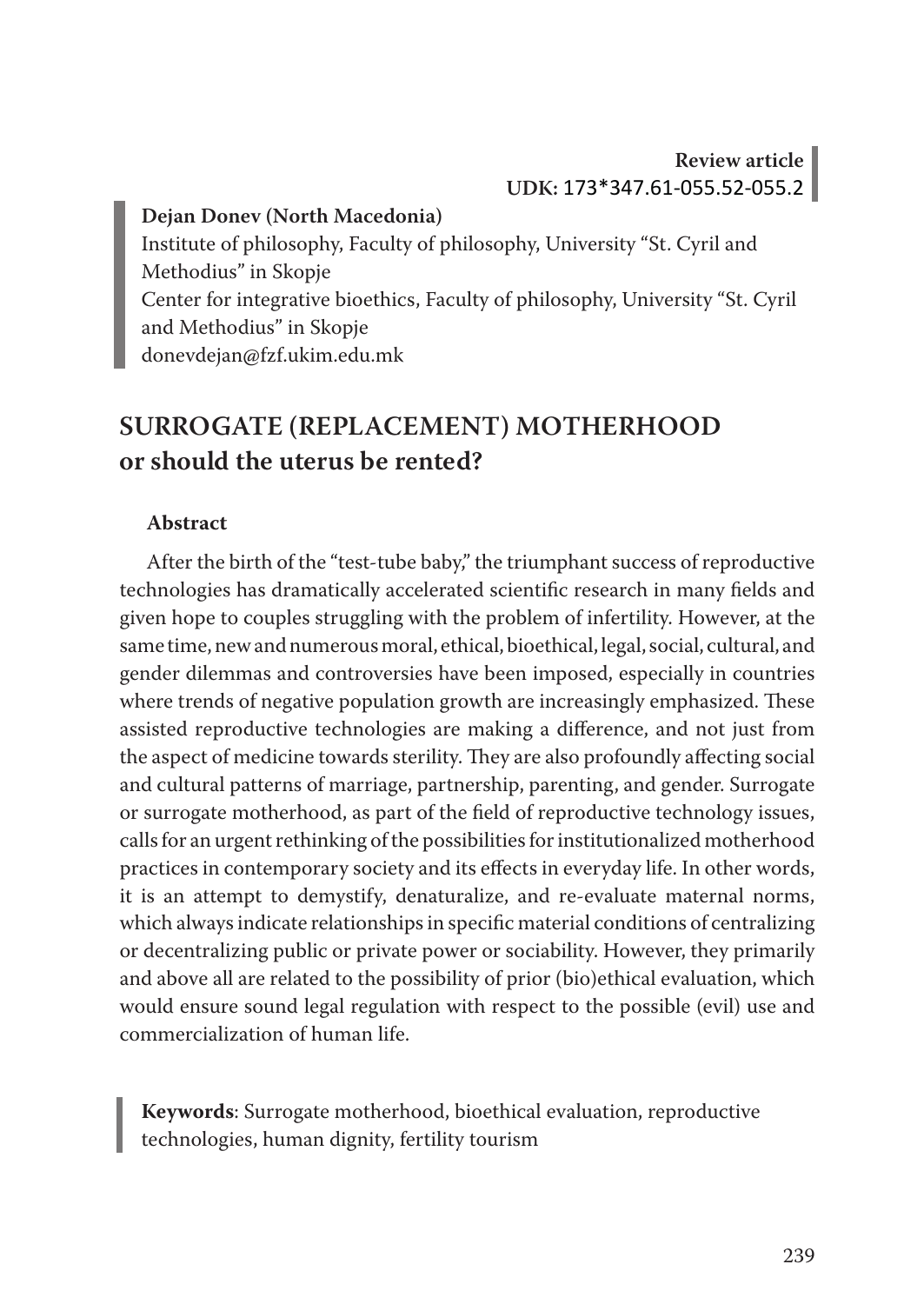#### **Introduction**

Surrogate or replacement motherhood, and especially the question of whether the uterus should be rented, raises an increased moral-ethical discomfort today, ever since this relatively new invasion into the sphere of human reproduction came about, marked as the "reproductive revolution." This has mainly been apparent since the dilemmas and controversies surrounding abortion (Ciccarelli and Beckman, 2005: 23), cloning, in-vitro fertilization...

Until recently, human reproduction was observed only as a phenomenon which primarily belongs to the private sphere of every woman and every man, which is confirmed by the traditional understanding of reproduction, according to which "if it is a traditional marriage, reproduction is not spoken about, even less agreed upon, and planned the least. In these traditional communities, reproduction simply occurs to man, he does not plan it, does not intervene in the fluctuations of certain external forces." (Berić, 1992: 105)

However, the actuality of the question today gains particular importance in the conditions in which, using their cultural patterns and legal regulations, each society is attempting to norm all phases of reproduction. In these conditions, the private sphere becomes public, and that way (not)giving birth becomes not only public but also a particularly important political question.<sup>1</sup> Therefore, contemporary medicinal and gender responsible discourse of family planning dictates a proactive approach concerning individuals offering knowledge (doctors) and individuals receiving the knowledge (women) and in which relation there are possibilities for conscious decision-making on reproduction.<sup>2</sup> Moreover, the justification of such an approach came also from the possibility of the final resolution of the dilemma about whether the birth of a child – considered a "natural response" to socially expected parental roles – is not a realistic positive outcome attainable for everybody.

<sup>1</sup> See more detail in the lectures of Michel Foucault at Collège de France (1977-1978) under the title Безбедност*,* територија*,* население*.* Фондација Отворено општество, Скопје, 2017, especially Michel Foucault, *The Order of Things. An Archaeology of the Human Science*. Vintage Books Limited, New York, 1994; then Giorgio Agamben, *Homo Sacer –* Суверената моќ *и*  голиот живот. Сигмапрес, Скопје, 2014; as well as the compilation study by Marijan Krivak, *BIOPOLITIKA-Nova politička filozofija*. AntiBarbarus, Zagreb, 2008; but also the response of Peter Sloterdijk to Heidegger's "Letter on humanism" under the title "Rules for a human part", *R.E.Č.*, 57.3, 2000, p. 187-202. Available on: http://www.b92.net/časopis\_reč/57.3/pdf/18.pdf. Date of access: 01.02.2019.

<sup>2</sup> Giving birth and motherhood, which are a question of choice for a woman, have always been important themes of a feminist approach to women's rights, national politics, as well as legal regulations for this jurisdiction.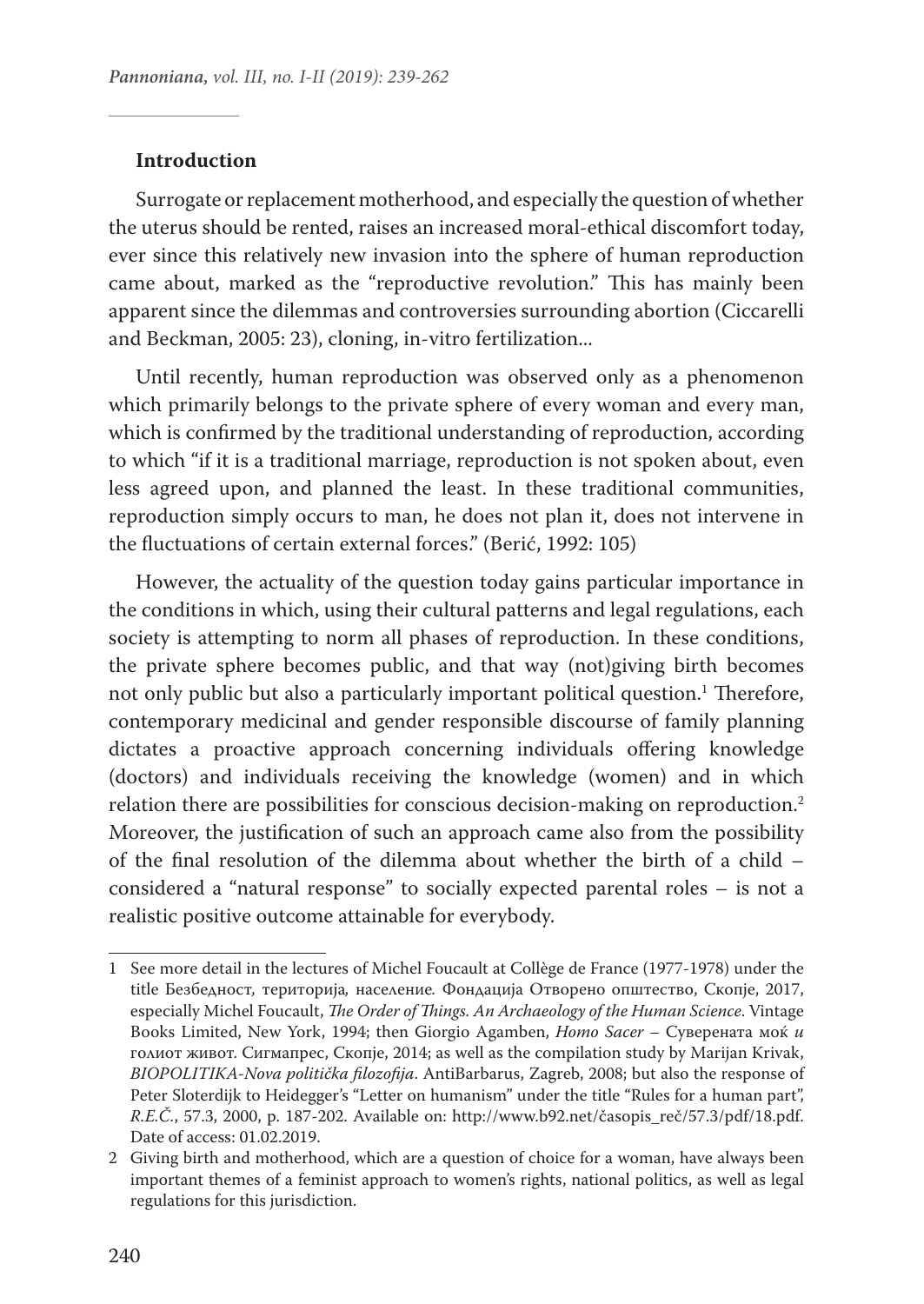Thus, new reproductive technologies appeared on the scene, enabling having children primarily for couples that cannot have children, and then also for homosexuals, transgender people, but also women post-menopause,<sup>3</sup> which would be biologically connected to both parents (or at least one of them). Logically, the procedure of in-vitro fertilization has been expanding for several decades<sup>4</sup>, in veterinary medicine as well as in human, beginning on July  $25^{\text{th}}$ 1978, when the gynecologist Patrick Stepo and embryologist Robert Edwards<sup>5</sup> published the birth of Lous Braun in Great Britain, the first baby conceived out of the body of a mother, but with the genetic material of both parents. (Edwards and Steptoe, 1980)

### **The context of reproductive technologies**

After the birth of the "test-tube baby," the triumphant success of reproductive technologies dramatically accelerated the scientific research in many fields and gave hope to couples struggling the problem of infertility. However, at the same time, new and numerous moral, ethical, legal, social, cultural, and gender dilemmas and discussions came about, especially in countries where the trends of negative population growth are becoming more emphasized. These assisted reproductive technologies are introducing changes, not only from the aspect of medicine concerning sterility, but they also profoundly penetrate the social and cultural patterns of marriage, partnership, parental roles, and gender equality. (Lin, 2004: 510) "The futuristic predictions in regards to genetic engineering and cloning, for some authors, are only logical consequences of assisted human technologies because even today, a child born with the help of these technologies can have five parents (sperm donor, egg cell donor, surrogate mother, and a couple which wants the child for themselves). Today, with only one click on the internet, you can rate a profile, select potential sperm, egg cell or embryo

<sup>3</sup> Omkari Panvar, in 2008, at 70 years of age, gave birth to twins and became the oldest woman who gave birth to a son and daughter, using in-vitro fertilization, which she paid for by selling her entire estate and taking out a loan, with the goal of finally having a son (next to two grown daughters and five grandchildren they had among each other). "Woman in India 'has twins at 70'", *BBC News*, 05.07.2008. Available at: http://news.bbc.co.uk/2/hi/7491782.stm. Accessed: 03.01.2019.

<sup>4</sup> It is estimated that, until 2018, using in-vitro fertilization, around 6 million children were born globally. B. Radivojević, "Prva beba iz epruvete slavi 40. rođendan", Вечерње новости *Online*, 25.07.2018. Available at: http://www.novosti.rs/vesti/planeta.299.html:740285-Prva-beba-izepruvete-slavi-40-rođendan. Accessed: 01.02.2019.

<sup>5</sup> Who received a Nobel prize in 2010 for developing the procedure for extracorporeal fertilization.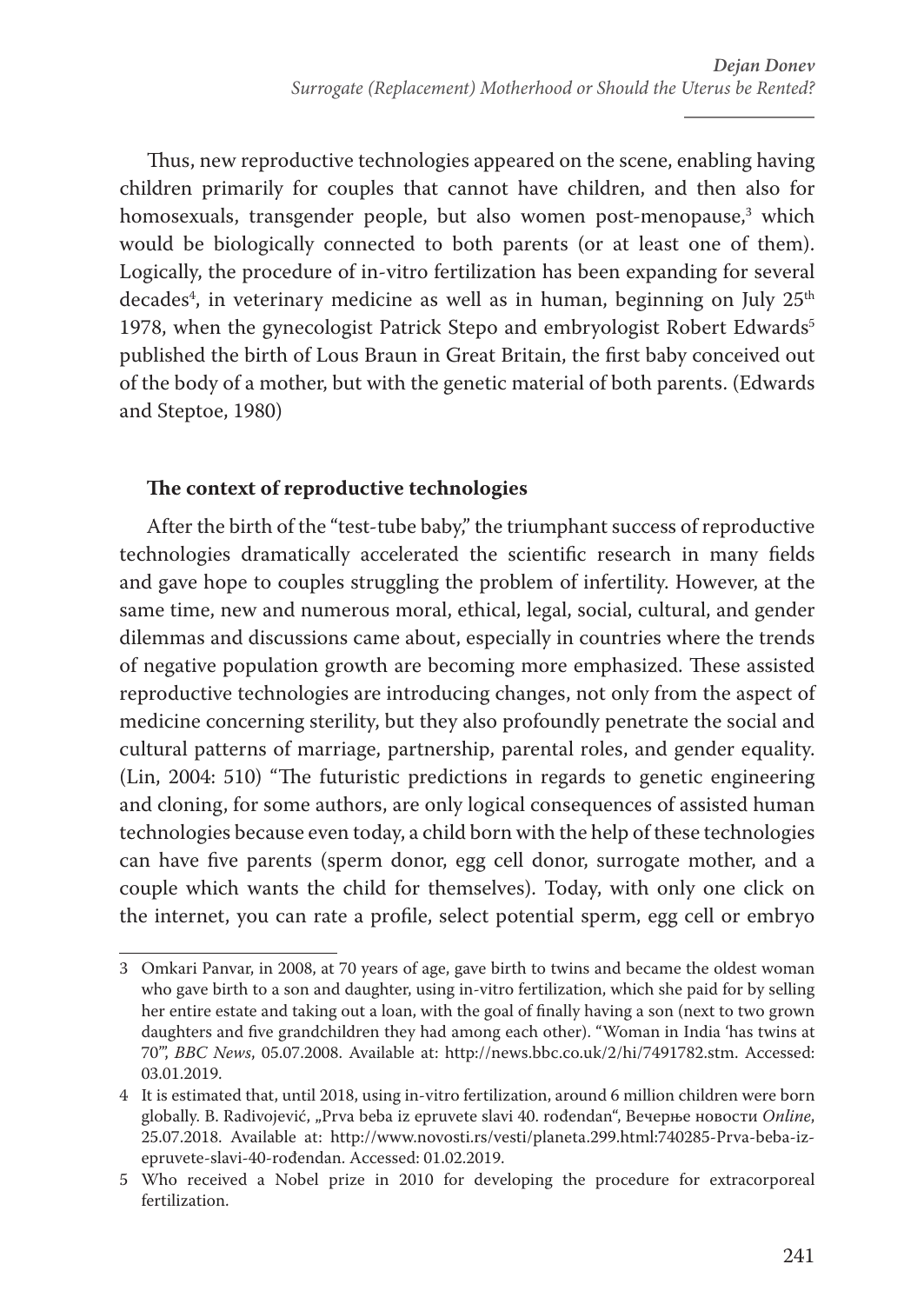donors, but also a surrogate mother who will give birth to a child for a certain favor, generally for money." (Pele, 2014: 8)

This opened and is still opening, an enormous number of problems and dilemmas. Even with the evident number of "happy endings" – beginning from the images of joyous couples becoming parents, news such as the one regarding Elton John who created a family this way (Katz, 2010), texts published on the recently born Ronaldo twins (Selby, 2017), or one of the many stories on the reality show queen, Kim Kardashian, who plans on having four children with her husband, Kanye West, i.e. second using a surrogate mother (Слободен печат, 2019) – there is still a more significant number of scandals, exploitations, abuse, and judicial processes. The consequences of this invasion are much more profound, beginning with the famous American "Baby M" case from the 1980s (In re Baby M, 1988), when a surrogate mother changed her mind and asked to keep the baby<sup>6</sup>, right up until the scandal with the Japanese billionaire who ordered children in Thailand from 12 different surrogate mothers (Head, 2018), as well as the story on the Australian homosexual couple who refused to take a child born with the Down syndrome, only taking his healthy twin sister. (Dean, Cheer and Mills, 2014)

Reproductive technologies have an ambivalent character and most often contain contradictory options. Women who, for example, focus on their careers, can prolong pregnancy using the so-called social freezing, using surrogate motherhood, at which point they are looked at as a possibility of independent decision-making for life plans, as well as equality of sexes in the labor market, as well as in the frameworks of leading positions. Moreover, the results of research relating to supposed genetic predispositions for carcinoma point to a large number of women who decide on preventively removing their ovaries and/or breasts. With that, the principle of medical prevention is transferred into the area of self-determination and responsibility.

 Because of these "excuses" (Ammer, 2009: 403), social norms, invading privacy, surrogate motherhood, as a part of the area of the question of reproductive technologies, requires immediate review of the possibilities for institutionalized practice of motherhood in contemporary society and its

<sup>6</sup> See more on this case in Elena Ignovska et al. (2016) Новите репродуктивни технологии *и* правото. УКИМ, Скопје, р. 249-253. Also, Debora L. Spar (2005) For Love and Money: The Political Economy of Commercial Surrogacy", *Review of International Policical Economy*, vol. 12, no.2, p. 288. See also Carol Sanger (2007) Developing Markets in Baby-Making: In the Matter of Baby M. *Harvard Journal of Law & Gender*, no. 67, vol. 30, p. 67-97.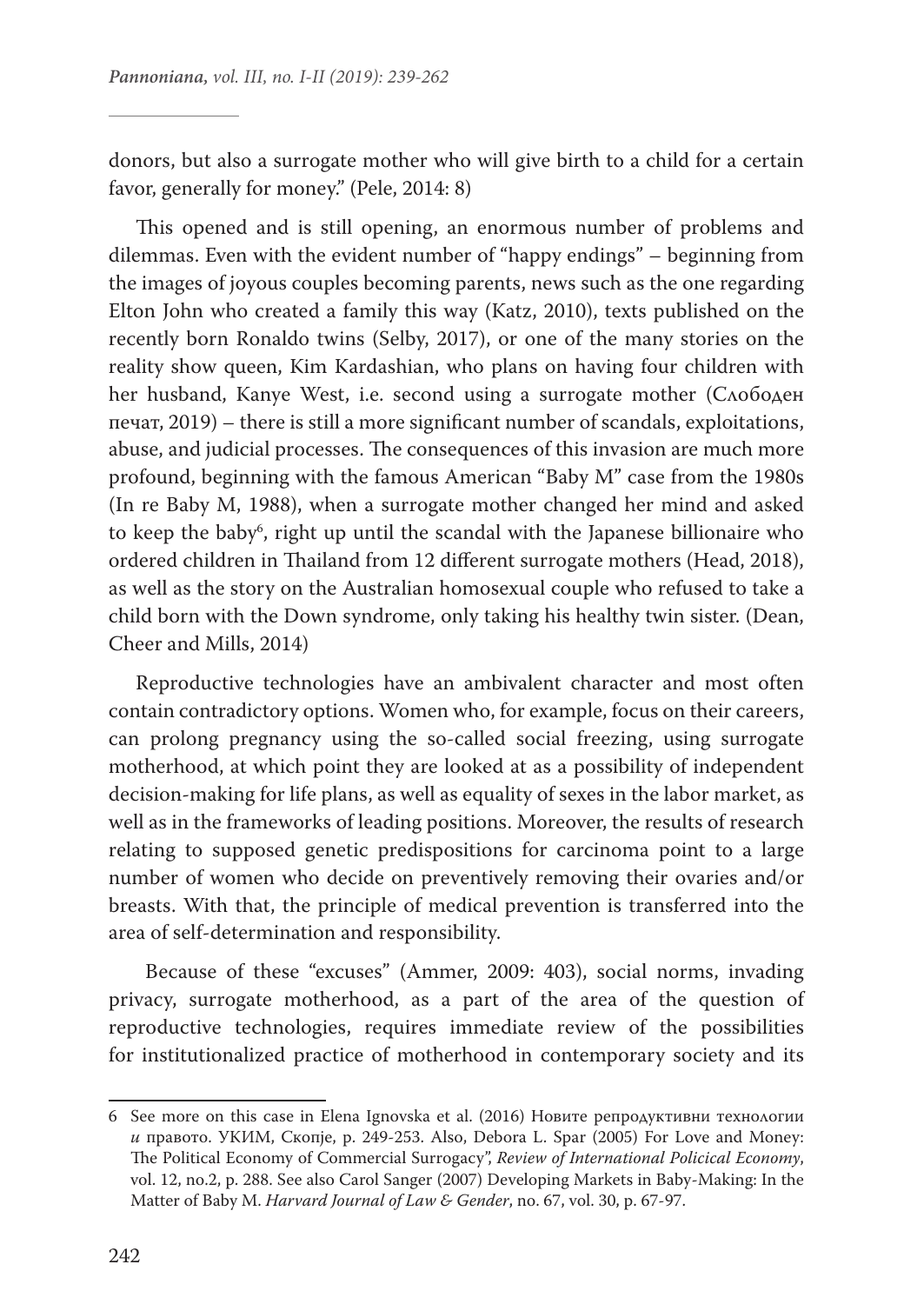effects in everyday life. Namely, it is an attempt to demystify, denaturalize, and re-evaluate norms of motherhood, which always point to relations in specific material conditions of centralizing or decentralizing public or private power or sociality. However, they, first and foremost, relate to the possibility of doing a (bio)ethical analysis beforehand, which would ensure solid legal regulations in regards to the possibility of (mis)use and commercialization of human life.

### **What is in reality surrogate (replacement) motherhood?**

Historically, but also in a projected sense<sup>7</sup>, examples of surrogate motherhood can be found in ancient biblical times, written down in the Code of Hammurabi, in the Bible. There are known examples when Rachel, the wife of Jacob, asks her husband to have sexual intercourse with the slave Bilhah so that she would give birth to their child. Also, it is known that Sarah, wife of Abraham, who could not have children, talked her husband into taking a concubine with the name of Agara and that, later on, their son Ishmael was born from that relationship. In this way, Abraham, Sarah, and Agara applied surrogate motherhood using natural sexual relations with the only difference being that the unlucky Agara, given the fact she was Sarah's slave, had to consent to this act under duress.

Since then and until this day, especially after the events of 1978 and the birth of the first child using medicinally supported fertilization<sup>8</sup>, there came a need to create "a new legal framework to follow these new technologies. This is why the British government founded the so-called Warnock committee<sup>9</sup>, the president of which was the philosopher Mary Warnock, intending to review possible effects on the life of people by introducing new reproductive technologies." (Игновска et al., 2016: 78) So, when we talk about surrogate or replacement motherhood, it is nominally an agreement with the surrogate mother based on which she

<sup>7</sup> Because surrogate motherhood is nominally connected and talked about together with new reproductive technologies.

<sup>8</sup> Fertilization using biomedicine.

<sup>9</sup> Created in 1982. See more in "The Warnock Committee", *British Medical Journal*, vol. 289, 28, 1984. Available on: https://www.ncbi.nlm.nih.gov/pmc/articles/PMC1442316/pdf/ bmjcred00512-0032.pdf. Accessed: 05.02.2019. This Warnock Committee prepared a Report which lead to the medicinally regulated practice with the Act for human fertilization and embryology in 1990. See more in: Jacqueline A. Priest, "The Report of the Warnock Committee on Human Fertilisation and Embryology", *The Modern Law Review*, vol. 48, No. 1, 1985, p. 73- 85. Available at: https://embryo.asu.edu/pages/report-committee-inquiry-human-fertilisationand-embryology-1984-mary-warnock-and-committee. Accessed on: 05.02.2019, as well as https://www.bioeticacs.org/iceb/documentos/Warnock\_Report\_of\_the\_Committee\_of\_ Inquiry\_into\_Human\_Fertilisation\_and\_Embryology\_1984.pdf. Accessed: 05.02.2019.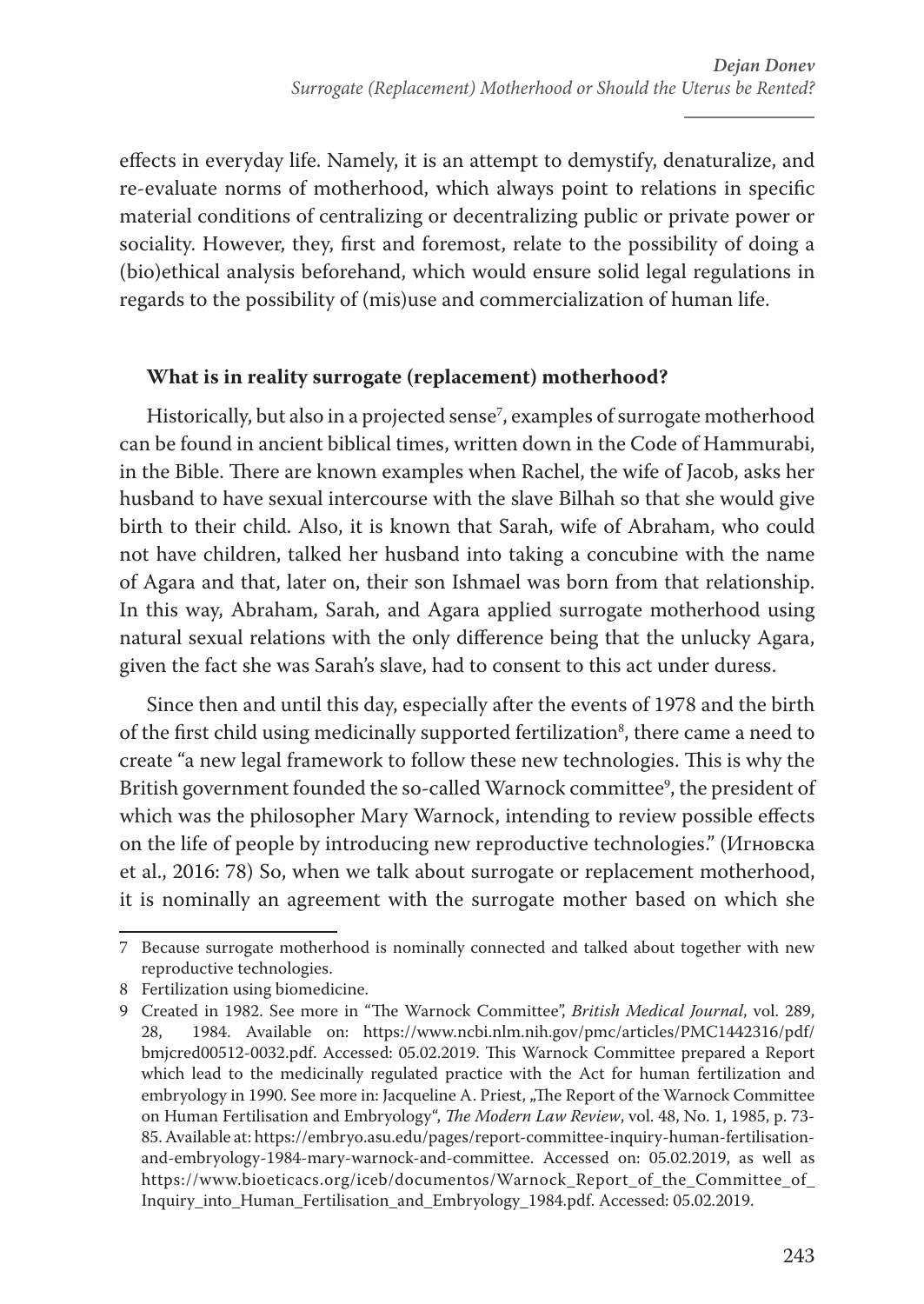will be artificially fertilized with the sperm of the biological father or a donor embryo to carry and give birth to a child, and then waive parental rights and give the child to its "intended parents" (Veilleux, 1989). During the course of the entire process, the main character is the so-called "surrogate mother", defined as a female individual of age who, without compensation or acquiring any kind of monetary gain, carries an embryo conceived using medically enhanced fertilization and who, after 9 months, is supposed to hand over the child to the biological parents. (Fabre, 2013: 5086-5092)

At this time, we highlight that there are two basic types of surrogate motherhood. 10 The first one is when a woman gives birth to a child which is genetically hers (partial, genetic surrogacy), and the other one is when the surrogate mother carries and gives birth to a child which carries the genetic code of the couple who "ordered" the baby or when she has been fertilized with egg cells by a third woman (donor), or when an embryo was donated (full, total, gestation surrogacy). In these cases, there are two mothers taking part in conceiving and giving birth to a child, while in the last case, there is also a third woman, who will raise the child.<sup>11</sup>

Depending on which woman agrees to become a surrogate mother, surrogacy can be familial, friendly, as well as surrogacy in which there is no earlier connection between the surrogate mother and the woman who "ordered" the child. In the first case, familial surrogacy goes on when the surrogate mother and the woman who "ordered" the child are family. Therefore, the role of the surrogate mother can be taken on by a sister, mother, or daughter of the woman "ordering" the child, as well as a woman, is some next line of kinship. These cases are somewhat frequent, especially when a mother gives birth to a child

<sup>10</sup> See more in Mirjana Radan, Suzana Vuletić, Željko Rakošec and Žarko Šperanda (2015) Bioetička kompleksnost problematike zamjenskoga majčinstvo. *Diacovensia*, vol. 23, no. 1, , p. 39.

<sup>11</sup> Seen from a biological side of the problem, the term "surrogate motherhood" is not adequate in a situation when the gestation mother is also the genetic (partial surrogacy) mother. Namely, it is apparent that the woman who conceived, carried, and gave birth to a child is the genetic and biological mother i.e. that she does not, in any way, represent a replacement for a mother. As a rule, the child is taken care of by an infertile couple, not the biological mother and, from the couple's aspect, it can be stated that the woman who gave birth to the child replaced the mother who will raise the child in conception and giving birth. In the case when a woman gives birth and raises a child which genetically originates from the woman who wants the child, the term "surrogate motherhood" fits the most because the woman who is carrying the child replaces the genetic mother in the function of carrying and giving birth to the child. More precisely, the mother whose egg cell has been fertilized can be called a genetic mother, while the woman carrying the child and giving birth to it – gestation mother.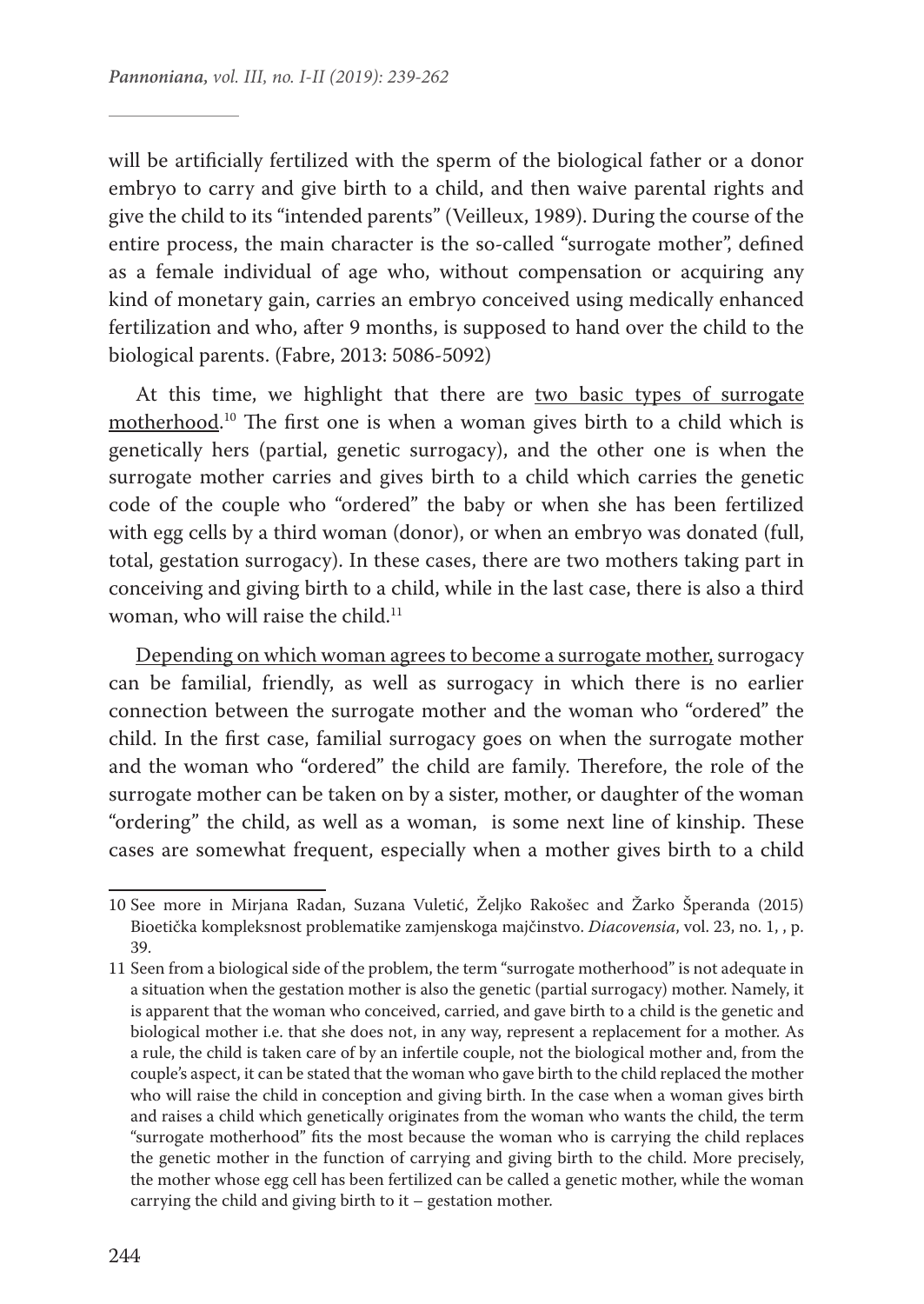for her daughter. For instance, in Great Britain, there is a case when a mother becomes a surrogate mother for her daughter, with the fertilized cells of her daughter and the sperm of her husband, simultaneously becoming a mother and grandmother to twins. (Bio News, 2005) When the roles are reversed, practice shows fewer cases – that the daughter is a surrogate mother for her mother. (Miles, 2015) This case exists when a daughter is a surrogate mother for her mother and stepfather, with fertilized egg cells of the surrogate mother and her stepfather. With this, the surrogate mother becomes a stepsister of the child, and her previously born children become stepbrothers and step-uncles of the child born using surrogacy. However, the cases in which a sister has the role of surrogate mother for her sister are relatively frequent as well (Ignasi, 2018), but a case in which a sister gives birth to a child for her homosexual brother and his partner has been noted and described, in which her egg cells were fertilized with the partner's sperm. (Welstead, 2011: 167)

In this type of surrogacy, i.e. familial one, surrogacy can have both a positive and a negative side. The positive one is that this kind of surrogacy does not bring about complications in handing over the child, even more so because the familial relationship itself supposes that surrogacy is done exclusively for altruistic motives. However, this kind of surrogacy can also have negative sides: from the social aspect of the problem, depending on how much importance a society gives to familial relations, there is confusion in these relations in the form of so-called "doubled relations" which are entirely unusual in regular relations. Also, if a cousin refuses or is forced to surrogacy, there is a danger of disturbing familial relations.

The second type of surrogacy, friendly surrogacy, has similar characteristics to the familial one, but it does not have the basic negative sides relating to familial relations. In this case, the negative side is connected to varying understandings in regards to the acceptability of surrogate motherhood as a way of giving birth in general, but also in particular, which can also bring disturbances in relations between people connected by relations of friendship.

In the third type of surrogacy, in which there is no earlier connection between a mother and a woman "ordering" the child, there are also positive and negative sides. The positive ones are in the fact that there is no disturbance in familial relations, while the negative ones are most often in the fact they are connected to the inclusive nature of the commercial element. Namely, in countries where surrogacy is permitted and regulated, a "reward" is most often granted, which can be considered reasonable, such as medical expenses, expenses relating to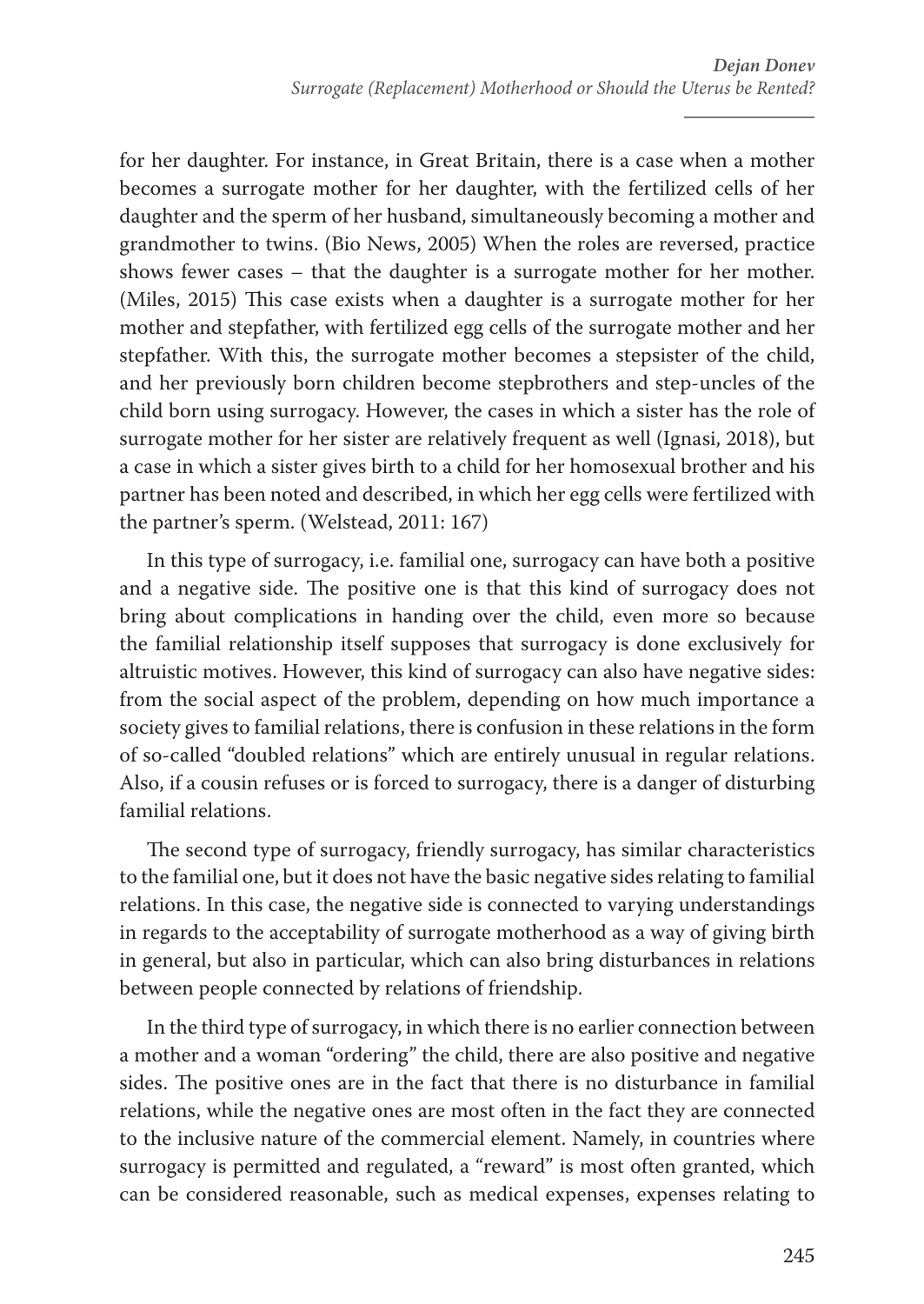pregnancy, etc. Classic commercialization in the sense of purchasing a child is not permitted. However, what is considered "reasonable expenses" is a specific question under the jurisdiction of the court if there is a dispute. On the other hand, questions are raised regarding sanctions in a case that the assets given go over reasonable expenses and the child is already born. (Welstead, 2011: 167) Also, what if the surrogate mother refuses to hand over the child after birth, or, in the most radical case, if neither the surrogate mother nor the couple who ordered the child will not take the child because it does not fulfill their wishes (born with defects), (Sandel, 2007: 45-48) for instance, in the case of twins, or the sex of the child is not what the ordering couple wished for.<sup>12</sup>

## **Transnational reproductive industry and the business called "fertility tourism"**

While having children using surrogate motherhood is regularly practiced among the rich and famous, primarily among movie and music stars, this type of motherhood is more and more becoming an option for anonymous couples from various parts of Europe who cannot have children, in which state borders and national legislature do not present a significant obstacle.<sup>13</sup>

The procedure of surrogate motherhood is today applied in Great Britain<sup>14</sup>, Netherlands (even though there is no legislature), Israel, Greece, Ukraine,

<sup>12</sup> One of these classic cases is from the year 2000, when a surrogate mother and a couple refused to accept the child. Namely, one Englishwoman consented to being a surrogate mother for an Italian man and his Portuguese wife, and they lived in France. The donated sperm, received from the American sperm bank with a headquarters in Copenhagen and the donated egg cells received from the woman in England were used to create an embryo which was implanted by a doctor in Greece. The problem arose when it was determined that twins will be born. The couple who ordered the child asked the surrogate mother to abort the pregnancy, but she refused. When the children were born, nobody wanted to accept them. In the end, using an agency, the children were given for adoption to a lesbian couple in California, given that the children were born in California. (Ibid.; as well as Elizabeth S. Stark (2008) Born to no Mother: In re Roberto D.B. and Equal Protection for Gestational Surrogates Rebutting Maternity. *Journal of Gender, Social Policy and Law*, vol.16, no. 2, p. 6.)

<sup>13</sup> See more in Бернадет Бордаш (2014) О потреби међународног регулисањa сурогат материнства: Судска пракса и активности у 2014. In: Зборник радова Правног факултета *у* Новом Саду, Нови Сад, 2, p. 151-171.

<sup>14 &</sup>quot;Human Fertilisation and Embryology Act". Available at: https://www.legislation.gov.uk/ ukpga/2008/22/ contents. Accessed: 05.02.2019.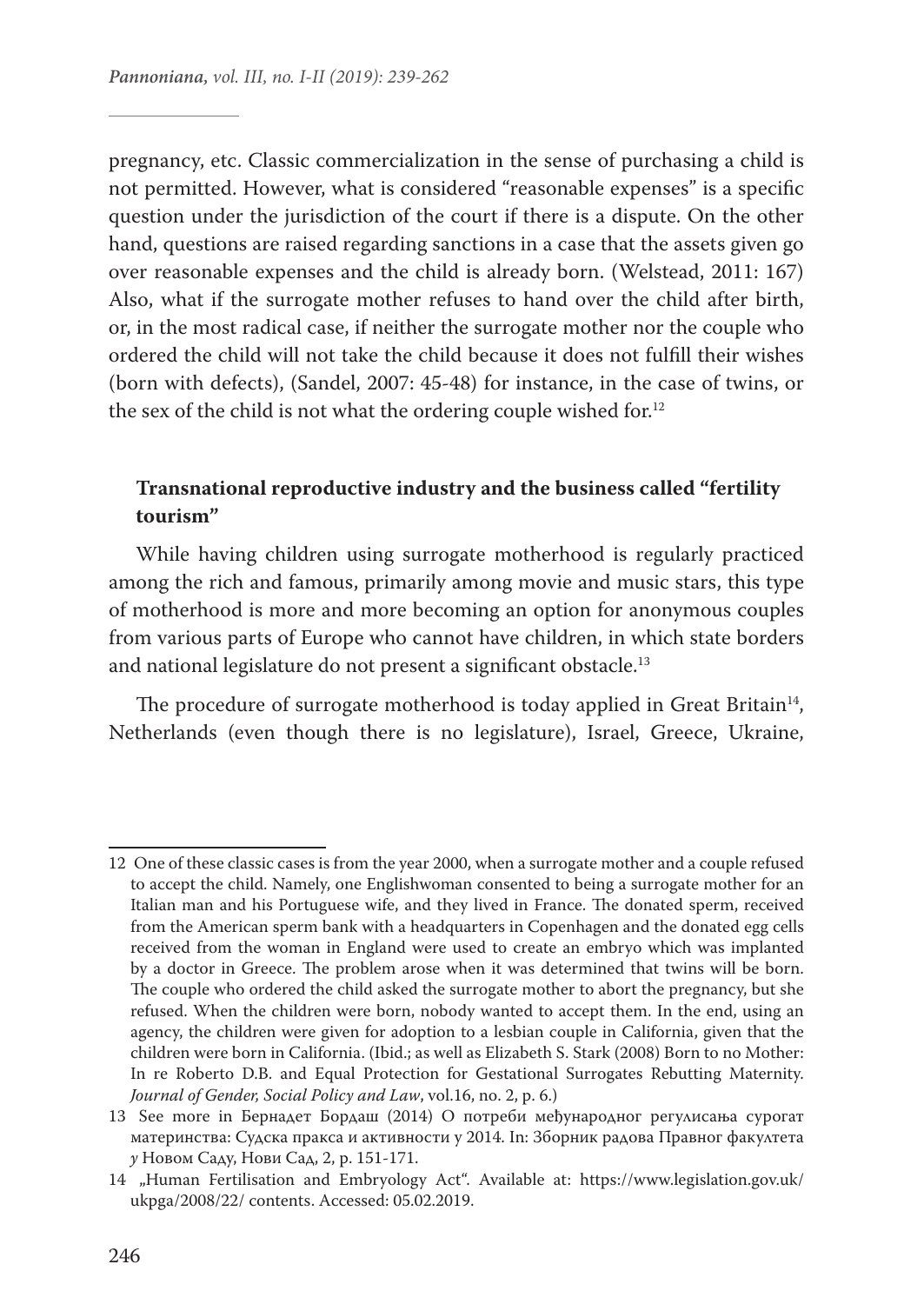Armenia, Georgia, USA, and Australia<sup>15</sup>, and it is forbidden in France, Canada<sup>16</sup>, Austria, Italy<sup>17</sup>, Spain, Switzerland, Slovenia. In many states, there is not even a legal regulation, while in some it is considered undesirable<sup>18</sup>, as is the case, for instance, in Sweden. In Russia, in the family code, motherhood is regulated in various cases of medicinally supported conception, including surrogate motherhood (Stanić, 2001: 491-507). This is paradoxical if one knows that the Russian law against LGBT propaganda predicts that children be protected from information connected to the LGBT people and non-traditional family forms. Even though surrogate motherhood is legal, it is still not permitted for same-sex couples. In the Czech Republic, and apart from the fact that it developed the highest quality method of in-vitro fertilization, the civil code from 2014 mentions surrogate motherhood, but only in articles pertaining to adoption (Article 804), where it is highlighted that adoption is not permitted for first cousins between brothers and sisters, but that this does not pertain to surrogate motherhood. However, the Law for specific medicinal/healthcare services in 2012 does not regulate surrogate motherhood, i.e. surrogate motherhood is forbidden, apart from cases with serious illnesses involved.

Considering that the legal framework, in regards to sexual and reproductive rights and biomedical research differ from country to country<sup>19</sup>, a full pallet of bans and permits has been created, as well as legal frameworks in relation to a transnational reproductive industry and fertility tourism, the primary characteristic of which is social inequality between classes and ethnicities, as well as the "imperial" way of life between the North, East, and South (Feyerabend, 2010; Bergmann, 2014: 280-289; Brand and Wissen, 2017). This gives us a right to claim that an entire commercial reproductive branch and trade of bodily substances and organs were created based on the reproductive and regenerative medicine in the last few decades.

<sup>15</sup> See more on the condition of surrogate motherhood in Australia in the text by Jenni Millbank, "The New Surrogacy Parentage Laws in Australia: Cautious Regulation or "25 Brick Walls"?", *Melbourne University Law Review*, vol. 35, 2011.

<sup>16</sup> For instance, in France and Canada, the sale of reproductive material is forbidden. Assisted Human Reproduction Act, 2004 S.C., ch 2, 87 (Can), as well as French Law Concerning Medically Assisted Reproduction. 1843, 1845, 1996. In France it is not even permitted to use new reproductive technologies post-menopause or posthumously. International Federation of Fertility Societies Surveillance 07, 87 Fertility and Sterility S8, S12, 2007.

<sup>17</sup> Italy is the most restrictive regarding the usage of new reproductive technologies. Law 40/2004, Gazz Uff. No. 45, Feb. 19, 2004.

<sup>18</sup> In regards to Europe, it is notable to look at *A comparative study on the regime of surrogacy in EU Member states*, Directorate general for internal policies, European Parliament, 2013.

<sup>19</sup> "Surrogacy By Country". Available at: https://www.familiesthrusurrogacy.com/surrogacy-bycountry/. Accessed: 05.02.2019.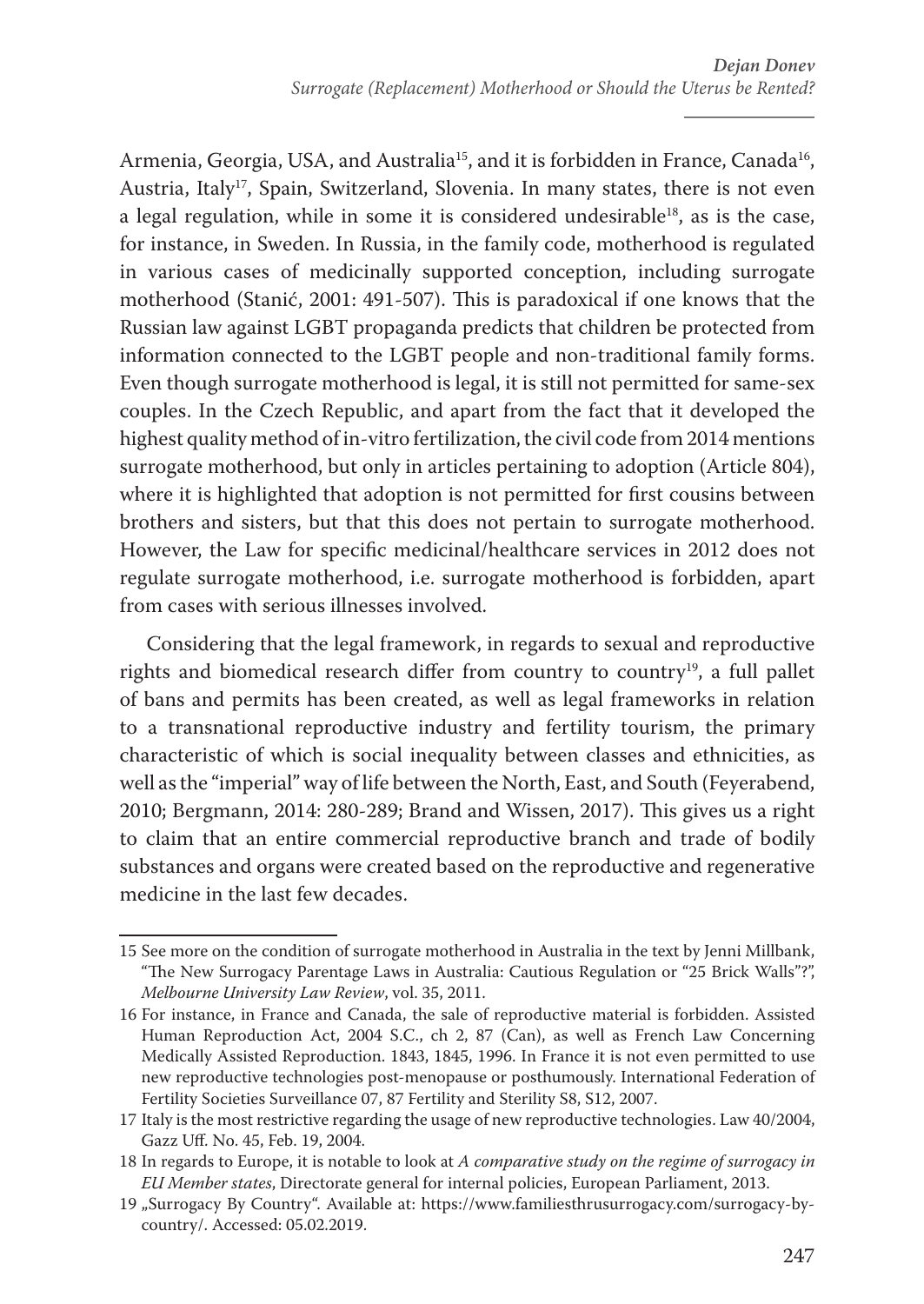Namely, the transnational reproductive market is spreading fast in the constant interaction of supply and demand, in which the production of human life becomes a production process in which biologically necessary parts can be bought and services offered. That way, bioeconomy, obviously, continually reacts to unfulfilled needs, diseases, and reproductive rights. For instance, Indian biologist Sunder Rajan, while exploring the genome, showed that the "actual biotechnology could be understood only in the context of interactions of pharmaceutical companies and the development of medicine. What scientists and explorers are producing in biotechnological laboratories and the reproductive chain of value, that presents bio-capital and creates a technological-scientific form of capitalism." (Rajan, 2006)

If we explicate the thesis until its end, this industry, which is becoming ever more diverse, is being used for social injustice, international competition, and differences in legal systems. A necessary prerequisite is the supply of biological material. Also, in this segment of the market, including reproductive clinics and middle-man agencies in different countries, three comparative advantages are being used. *Firstly*, these companies are focused on services for which there is a high level of demand in agreement with specific social and cultural norms, as is, for instance, the determination of a child's sex is in Southern and Eastern Asia. *Secondly*, in the spirit of global competition, medicinal services in Southern and Eastern Europe are much cheaper than those in the North (for instance, Hungary, Czech Republic, Poland, and Ukraine in comparison with Northern and Western Europe). *Thirdly*, these companies are concentrated on medicinal and reproductive services, which are banned in many countries, but for which there is a high demand on an international level, as is the case with surrogate motherhood in Russia, Ukraine, and India. For instance, an Australian mediation agency can set up contact between homosexual couples from Israel and egg cells donors from the USA, or surrogate mothers from India. This is how it looks in practice and through numbers: for instance, at the surrogate motherhood fair "*Families through Surrogacy,"* held on March 2015 in London, numerous agencies with different offers were presented. In India, for example, there is even a guide for the entire process of surrogate motherhood.<sup>20</sup> This is because such clinics rely on the comparative advantage of the South: in India, prices range between 25.000 and 50.000 dollars, which is far less than the average price in the US, which is between 80.000 and 100.000 dollars.

<sup>20 &</sup>quot;Intended parents: All you need to know about completing a surrogacy in India". Available at: https://surrogate.com/intended-parents/international-surrogacy/surrogacy-in-india/. Accessed: 04.02.2019.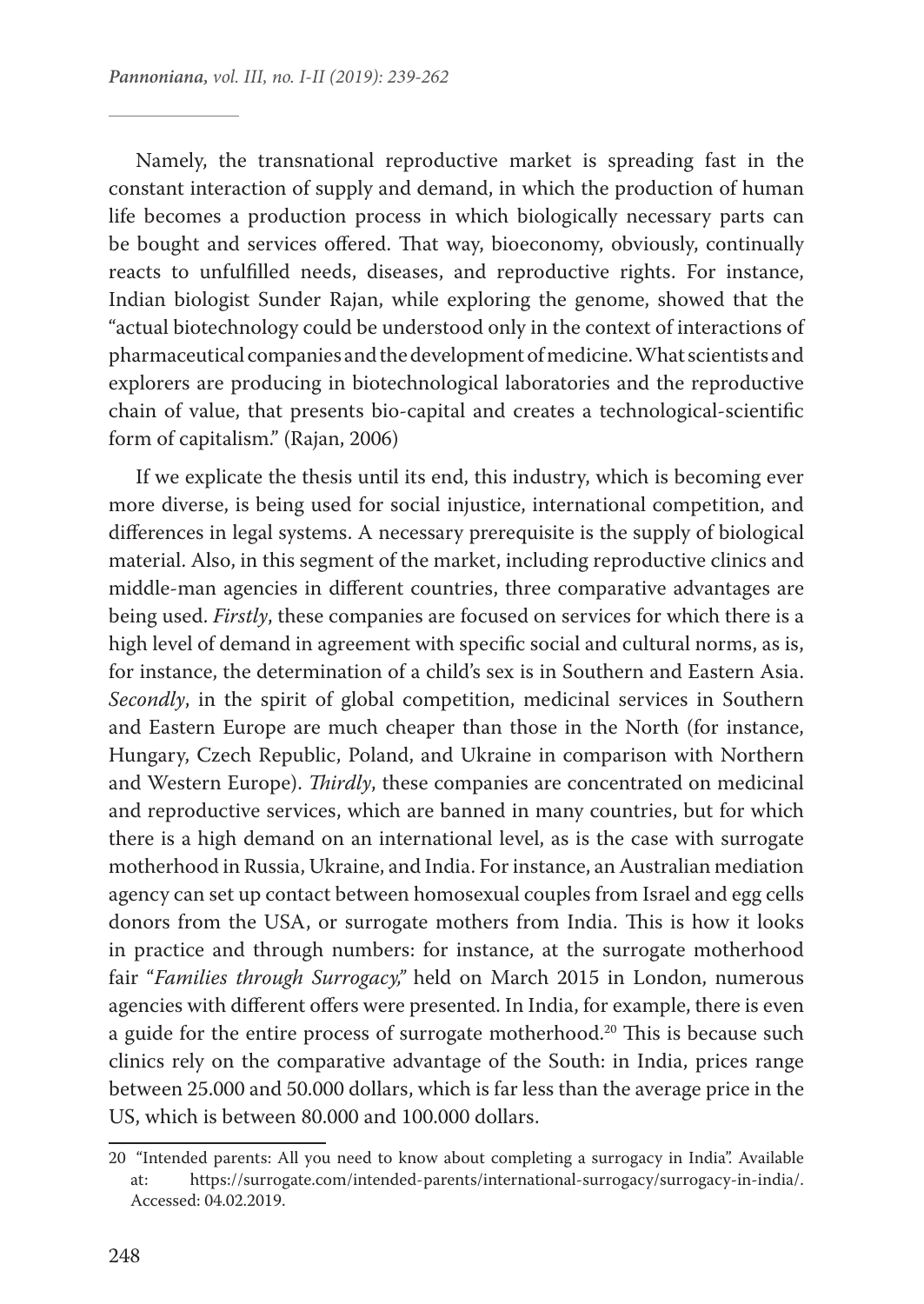These "backdoor actions on the free global market" (Hochschild, 2012: 1125- 1138; Rudrappa, 2012) are a confirmation of the mutual benefit myth, which is typical for globalization. The agreement on labor and services between wealthy parents who want to have a child and the mother is being mystified, and in practice it is transformed into a "reproductive assembly line" (Hochschild, 2012: 1125-1138; Rudrappa, 2012) for the future. In India, 3.000 reproductive clinics are registered, and surrogate motherhood reaches a yearly turnover of around 450 million dollars, out of which 25.000 babies have been "ordered" from abroad. The Indian government supports this kind of medicinal tourism, as well as other export industries with reduced taxes and customs.

The reproductive medicinal procedure is subject to the market principle of efficiency: in order to increase the chances that the uterus of the surrogate mother will accept the embryo, the implantation of five embryos is executed as a rule. As a consequence, pregnancy with twins and triplets is becoming a regular thing. If the customer only wants one baby or twins, the other embryos are aborted. During pregnancy, the surrogate mothers live in a home next to the clinic, under constant surveillance and control, similar to workers in China who live in sleeping halls next to their factories. They are disciplined to such an extent because they have to give their best for nine months in order to create a high-quality product (and get paid 6.000 to 7.500 dollars for it in the leading clinics in India) for somebody else, without developing an emotional attachment to the baby in that time. Even worse, in the case of a spontaneous abortion or a stillborn child, these women are not paid the money they were promised.

Let us summarize, as Amrita Pande, who worked on an ethnographic research of surrogate motherhood in India for eight years prior, states: "such outsourcing and neoliberal transnational reorganization of reproduction is called neo-eugenics". (Pande, 2014: 104-128; Vora, 2013: 97-106) The women from the South perform services for the reproduction of the people from the North, and thereby enable the transnational reproductive business acquirement of vast profits, while the inequality among women and the social stratification of reproduction increases. (Ukeles, 2013: 1246) This enables couples from the global middle class to realize their reproductive rights as part of their "imperial" way of life, while a new world order of reproduction is created at the same time. (Temman, 2008: 1105)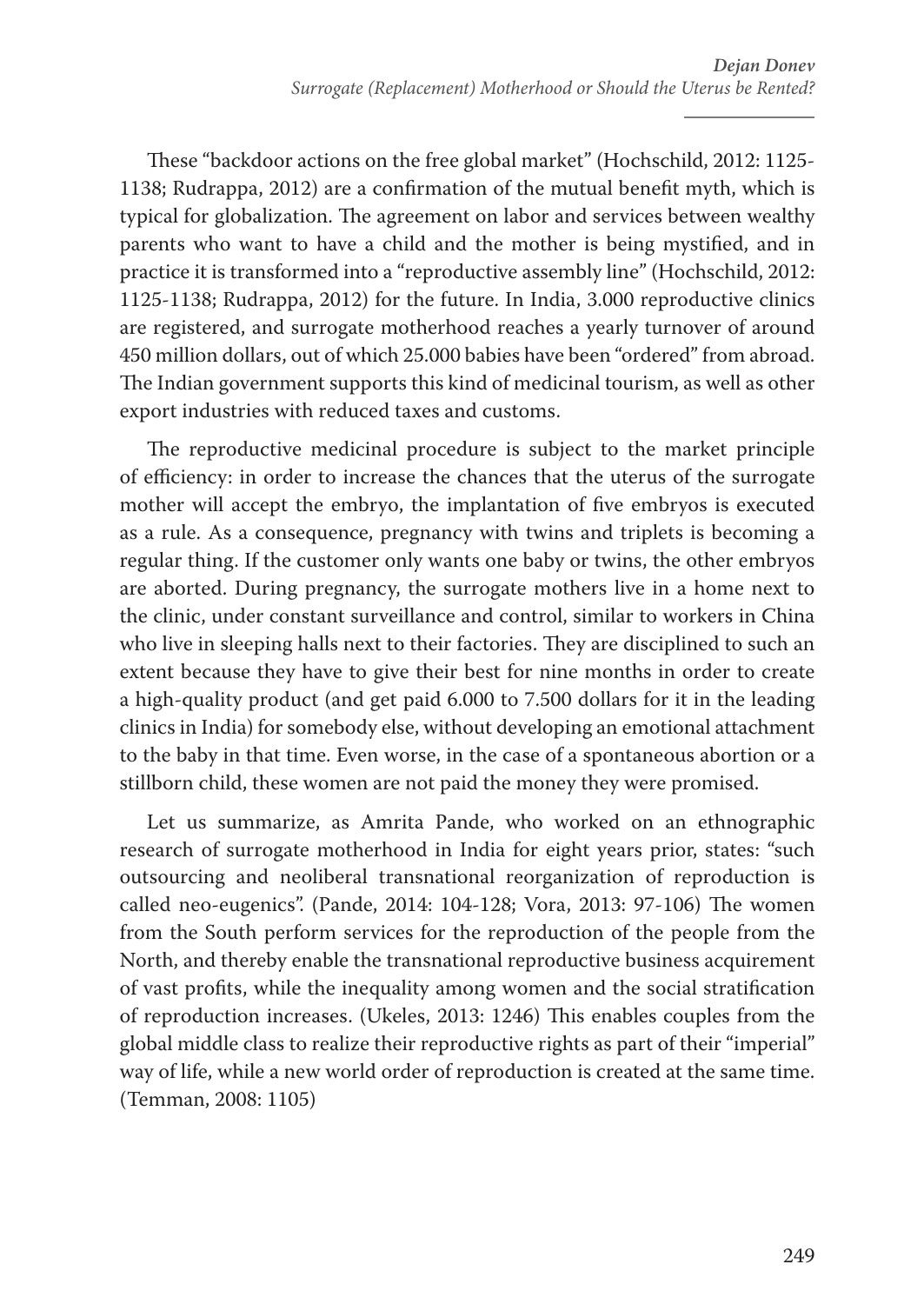#### **Moral-(bio)ethical dilemmas, implications, and consequences**

We can state many examples that implicate (bio)ethical dilemmas. In Russia, surrogate motherhood can be arranged for 11.250 Euros, and apart from finding the surrogate mother, donor, accommodations, prenatal care, and other medical services, clients are enabled the acquirement of visas, reservations of hotels, and other collateral services. Russia and Ukraine are the only countries with no limitations on surrogate motherhood, and for years they have been the destination for infertile couples who cannot be sure to have a child this way in their home countries. Great Britain is the same, but only for its citizens, while the Czech Republic pays for surrogate motherhood to its citizens if they cannot have children due to oncological diseases. All this creates a large number of moral-ethical and bioethical dilemmas.

Even though this type of motherhood for commercial gain is legally permitted only in a certain number of countries, while not being permitted in others and while also being a form of treatment for infertility, it is a situation which requires a need for an open debate on the dilemmas, implications, and especially the consequences. Namely, surrogate motherhood is ethically suspicious for many, primarily due to the tendency of it becoming trendy. This becomes even more actual because the medical profession supports this as a way of reaching a child, but only with medical justification, i.e. only for women who cannot have a child in any other way. Therefore, a significant number of moral-(bio)ethical dilemmas must be reviewed. In an attempt to systemize them, at least when only talking about the participants in surrogate motherhood, these dilemmas can be reduced to the following systematic summarization (Radan, 2018):

- Questions in connection with the relationship between the "client" and surrogate mother;
- Questions in connection with the relationship between the surrogate mother and the person they are signing the surrogacy agreement with;
- Questions in connection with the relationship between the surrogate mother and her immediate family;
- Questions in connection with the relationship between the "ordered" child and other surrogacy participants;
- Questions in connection with the role of surrogacy on the broader family environment (friends, family, neighbors, acquaintances);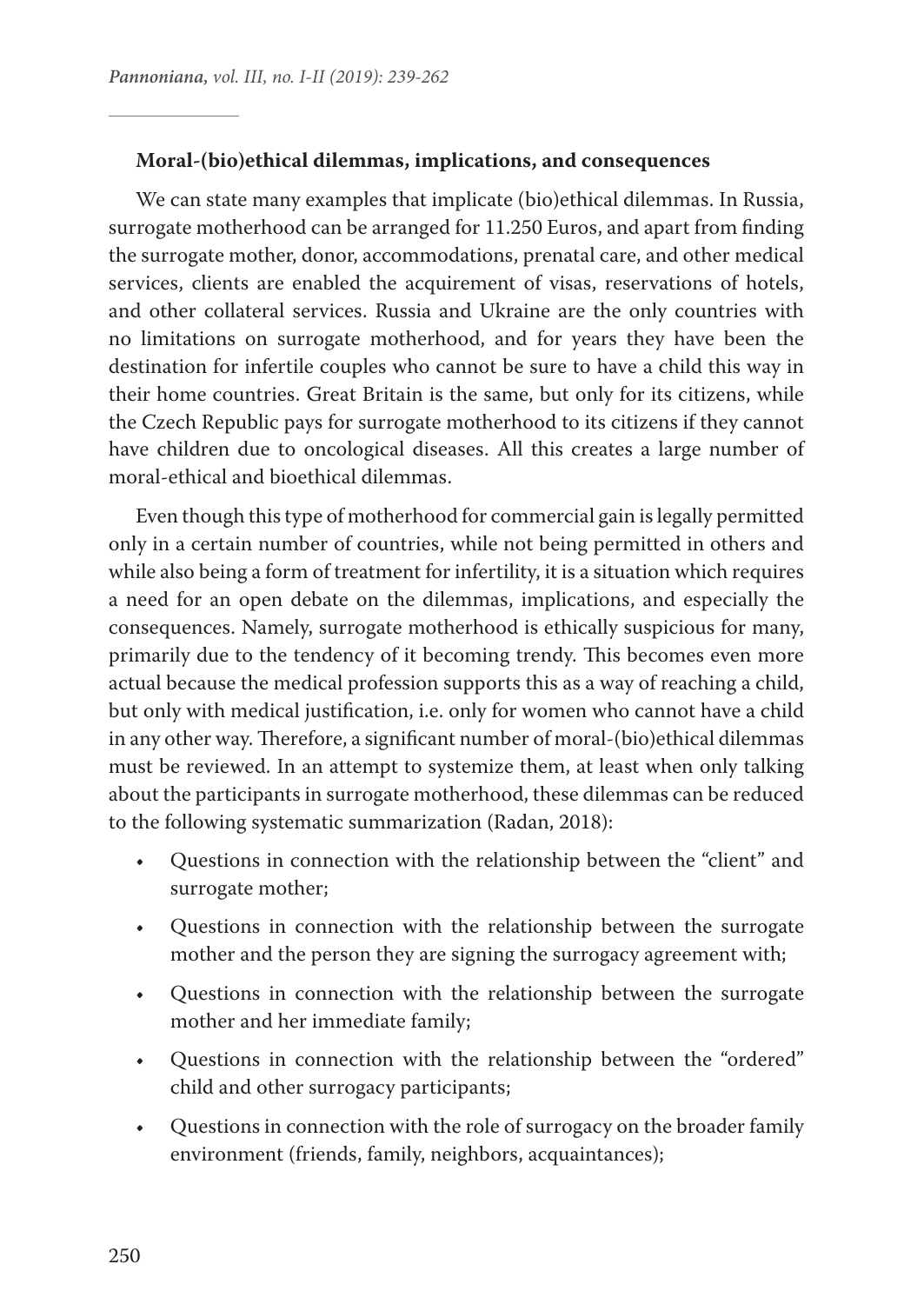- Questions in connection with the agreement, legal regulations, offenses, courts, as well as the creation of other possible damages for the family;
- Questions in connection with encouraging negative social instances.

This selection arises foremost from the need to view surrogate motherhood in the complexity of interhuman relations. To illustrate, we can state the first case of surrogate motherhood from 1986 in the US, when the surrogate mother, who was also the egg cell donor at the same time, went to get the child 24 hours after giving birth, took it from its parents and out of the country. A year later, the court of New Jersey assigned guardianship over the child to the parents (because of the violation of the surrogacy agreement), while it only allowed visitation for the surrogate mother. Also, when dealing with the review of questions connected to the encouraging of negative social instances as a result of practicing surrogate motherhood, one should not forget that, for instance, even today, women in India are renting their uterus for a dumping cost of 5.000 Euros in order to escape their villages into the urban parts of the country, which is a chance for a better life in their eyes.

Nevertheless, the corpus of dilemmas generally revolves around viewing the relationship between the couple "ordering" the child and the surrogate mother; the firm connection between the surrogate mother and the child being born; the relationship between the surrogate mother of the child and her own family; the relationship between the children of the surrogate mother and the "ordered child" their mother is giving birth to; questions asked with the surrogate mother and her family and relationship out of the family, i.e. the influence of her action on their immediate and broader environment; as well as the problem of heterological parenthood. There are also the inevitable questions on the consequences of this procedure to the physical, psychic, and spiritual health of the surrogate mother.

In this sense, the singularly essential questions for bioethics are the ones connected to the instrumentalization of human dignity and the dignity of human birth (Anderson, 2000: 19-22), as well as the instrumentalization of a child born from an arrangement involving surrogacy. (Edelmann, 2004: 129) The question on possible misuse is not any less important, especially in the commercialization of surrogate motherhood, but also the questions relating to freedom of choice and sexual and reproductive rights which are based on the assumption that the body is personal property – "My stomach belongs only to me!"21 Namely, the

<sup>21</sup> This is the main slogan which appeared in the European woman movement in the fight to legalize abortion.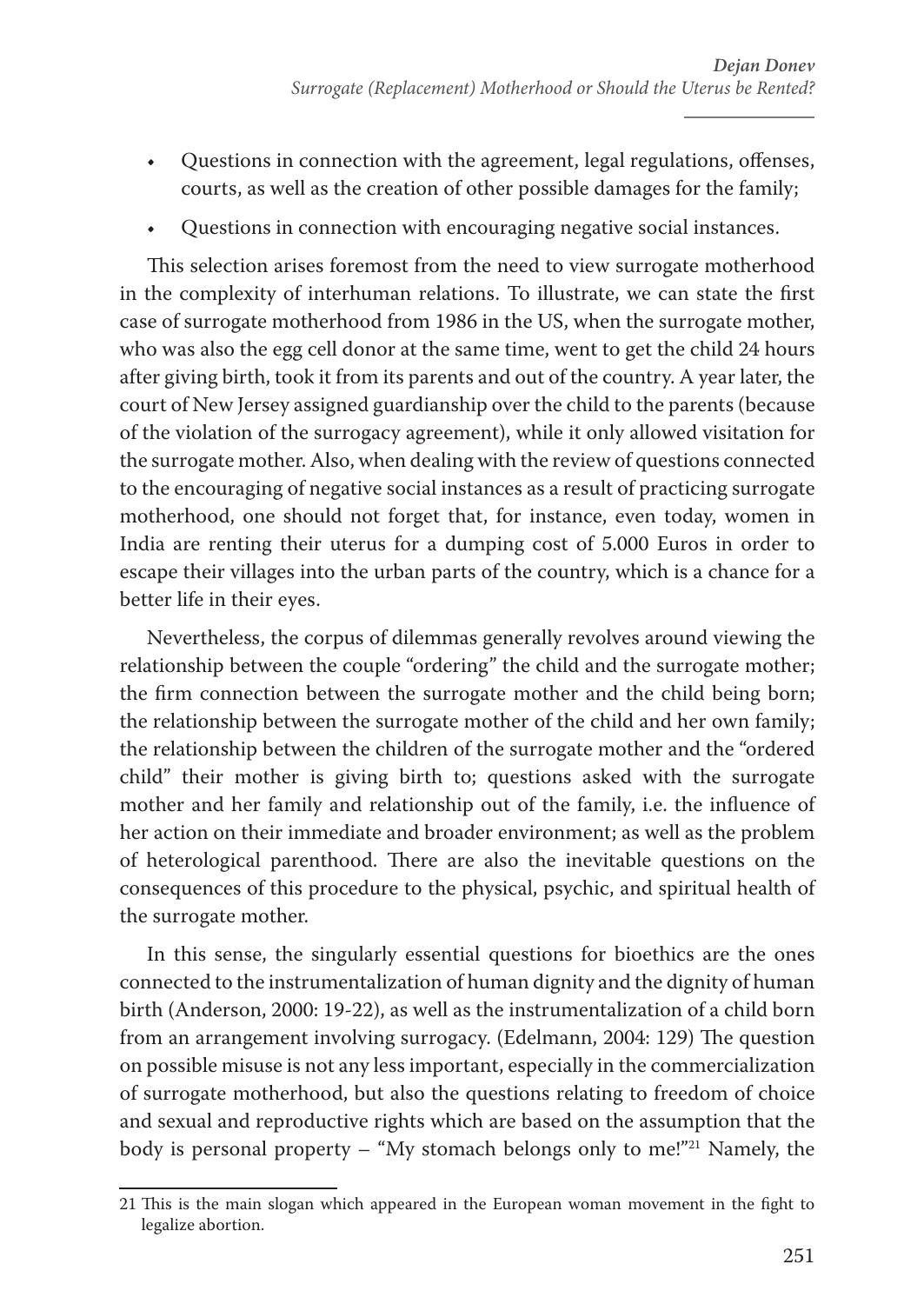concept of right of private property means that the owner has freedom of choice and disposition of their body; that they have a right to make decisions on if and how they will use their body; that they can sign a donor, renting or sale agreement for its parts based on "informed consent". (Gehring, 2006; Petchesky, 1995: 387-406) According to the same concept, a woman is observed as an active subject, taking her life into her own hands and has control over it: the same goes for a woman who can decide whether she wants to use reproduction techniques or rent a surrogate mother to have a child, or a woman donating an egg cell or offering her uterus to give birth to a child for somebody else or a woman offering sexual services for money.<sup>22</sup>

Nevertheless, the concept of individual freedoms of choice and autonomy fogs the unequal social statuses and relations in which these decisions are being made. Access to commercial services of the reproductive industry depends on the buying power of the entire middle and consumer class. Agreements between unequal partners will increase social equality much more than they will reduce it.23 In this context, for instance, in order to oppose the misuse objections, the reproductive clinics in India use the expression "informed consent" and highlight that the doctors informed the surrogate mother and her husband on the procedure in order for them to be able to decide whether they want to sign the contract or not. However, given that doctors do not provide sufficient information, as well as because of the surrogate mother's poverty, freedom of choice becomes an entirely abstract concept! Even the idea of control over one's own body is annulled because the material which is kept in refrigerators is not under the control of the donors. Or, what if the surrogate mother has an abortion or the sex worker suffers violence at the hands of a client? From there, a logical question is asked: "Is the freedom of choice only an illusion, and how much is self-determination only a fetish in modern capitalist societies?" (Wichterich, 2015: 25)

The documentary "Breeders also show the extent to which this theme is a topic of moral-ethical and bioethical discussion: A Sub-Class of Women"24 by the producer Jenifer Lahl, founder and president of the Centre for Bioethical Culture in California, USA, where attention is being brought to the misuse

<sup>22</sup> For similarities between surrogate motherhood and prostitution, see more in Jean, M. Sera (1997) Surrogacy and Prostitution: a Comparative Analysis", *Journal of Gender & the Law*, vol. 5, p. 343.

<sup>23</sup> In re Baby M, 537 A 2d 1227,1249. Available at: https://scholarship.law.umn.edu/cgi/ viewcontent. cgi?article=1347&context=lawineq. Accessed: 03.02.2019.

<sup>24</sup> "Breeders: A Subclass of Women?". http://breeders.cbc-network.org/. Accessed: 20.01.2019.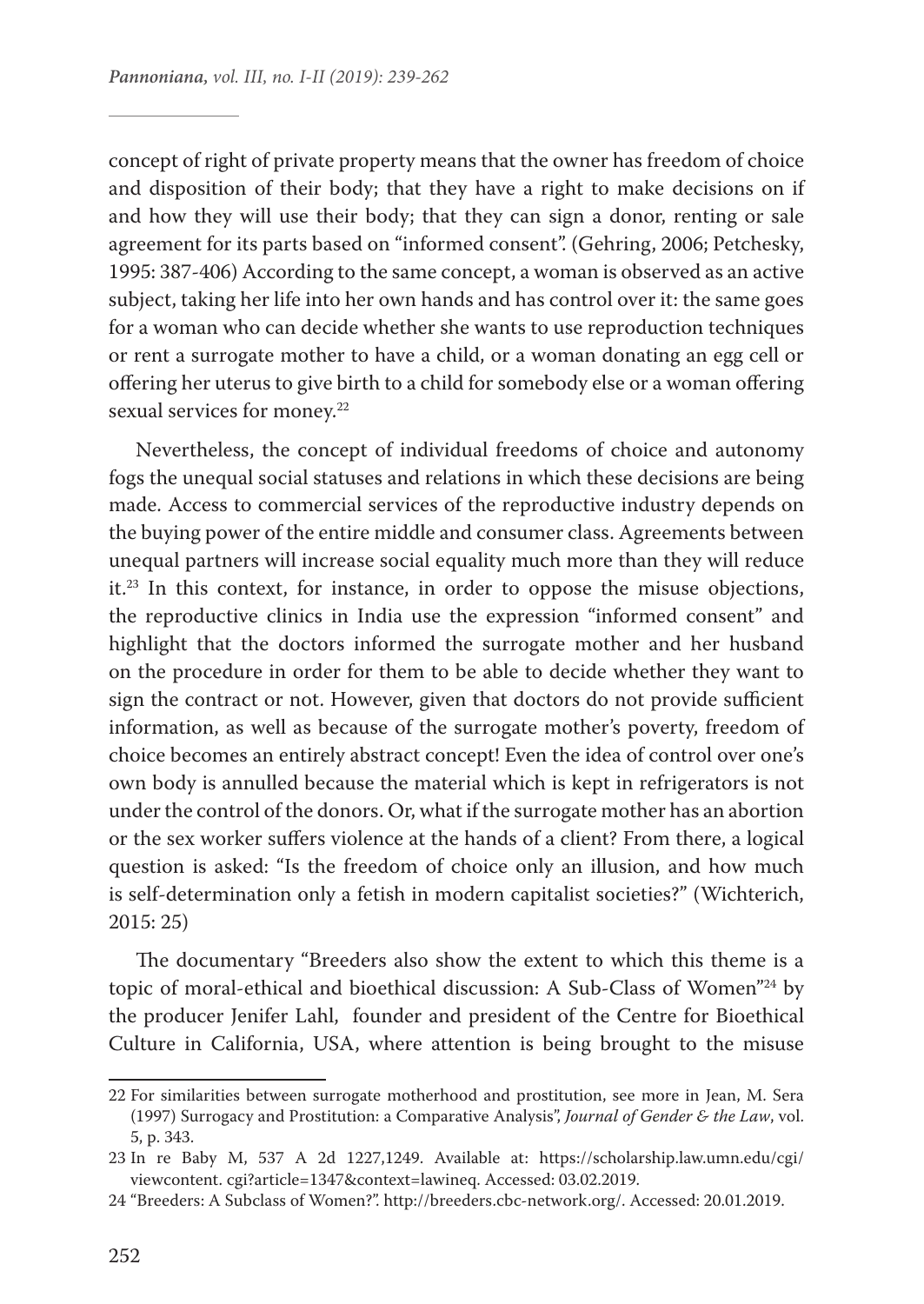of surrogate motherhood in which wealthy couples exploit women of lowerincome status which "carry" their children for them. In this context, to illustrate, Europe today is still far from a wholesome legalization of surrogate motherhood. This is also shown by protests in France where surrogate motherhood is being equalized with modern slavery and internet sale of children. This means that surrogate motherhood does not always have a happy end. On the contrary, there are numerous examples of couples who do not adhere to the agreement and leave a surrogate mother with a child and without money. There has also been a noted cased where a couple got divorced during pregnancy of the surrogate mother, and the child ended up being given to its grandmother. Also, there are cases when a certain number of couples return from India without children because the authorities refuse to issue travel papers for the children.

Based on all these experiences, we can conclude that we are dealing with a complexity of an area containing factors and inputs which are infrequent collision due to their complex internal medicinal-social-legal-bioethical, psychosomatic, and "emotional" structure, and which area, as such, becomes a source and cause of new, unforeseen problems, controversies, temptations, and dilemmas: who is the real mother or whether, and to what extent, can surrogate motherhood disturb the unity of marriage, the personal integrity of the child and the dignity of the very act of giving birth?

These problems and dilemmas can be summed up in three groups: the commercialization of favors, morally unjustified and unallowable heteronomy of marital unity, as well as the problem of disrespecting the dignity of giving birth. We only highlight a few:

- When handing over the child to others after giving birth, there is a great wound being brought into his life, as well as the relations with others. The consequences of this wound are very severe in the very beginning of life, and they cannot be quantified;
- With the separation of the desire to conceive and bring a child "to this world" from, on the one hand, the desire to raise and educate it "as your own" and, on the other, there is a change in the perception of a child:
	- 1. Namely, the child is not wanted for itself, but something else. For instance, that can be money or, in the best case, a desire to acknowledge favors! In these circumstances, we treat the child as an object violating/harming the fundamental ethical principle: it is not permittable to create a human life to abandon it! (Krimmel, 1983: 35)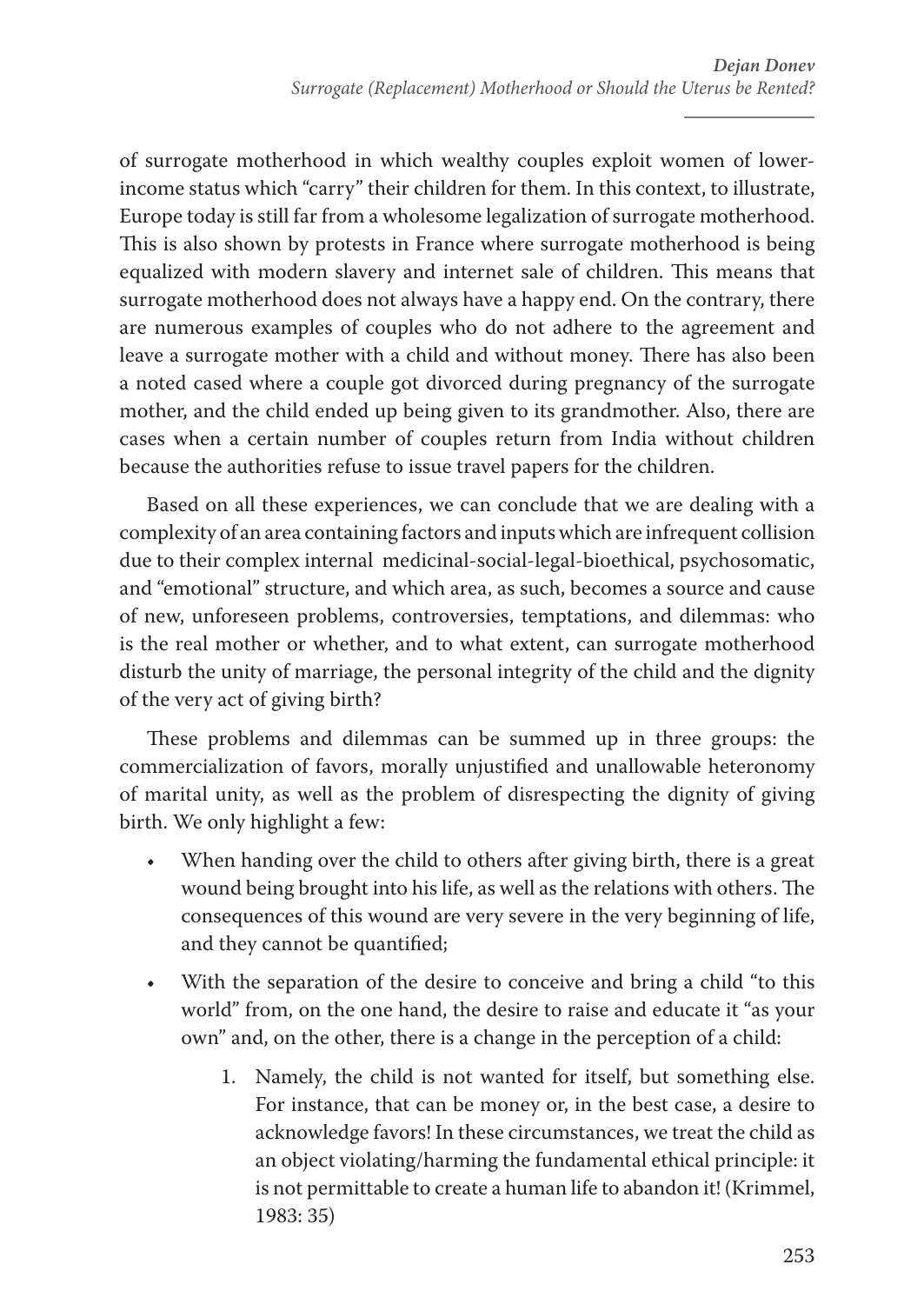- 2. A woman is also reduced to a tool! Even if you take into consideration the psychological damage which can be created with the termination of motherhood (which sometimes also happens when the mother does not want to give the child to the "clients"), a woman is reduced to a role of incubator, i.e. her character is reduced to her reproductive organ! (Aramini, 2009: 202-203)
- 3. A woman is asked to step away from the rich/warm relationship set up between a mother and child during pregnancy. With this, her personality (along with that of a child) is humiliated and dehumanized to the level of trading with the body of a woman!
- Eventual motivation with the help of "big heart" (generosity) concerning lending a uterus does not overcome the problem because that generosity cannot replace the actual harm which is the fundamental element of surrogacy or replacement motherhood. With this, the argument of generosity becomes an excuse!

#### *Mater semper certa est* **or surrogate motherhood!?**

The application of surrogate motherhood today and the increase in abandonment of the millennium concept of mater semper certa est, according to which the mother of a child is the mother giving birth to a child, has lead to severe legal, ethical, moral, and philosophical dilemmas. From moral-ethical and bioethical positions, the fundamental thesis is that there is an increased physical interaction between a mother and child during pregnancy, which points to the fact that this interaction is physical, psychic, and spiritual, and that the fundamental connection between a mother and a child is realized through it. (Wertheimer, 1992: 216; Tieu, 2009: 175) On the one hand, a mother imagines a child, fantasizes about it, "talks" to it, and, on the other, a child gets the body and shapes its spirit in this non-verbal communication with the mother. (Akker, 2007: 57) In this sense, pregnancy and giving birth to a child lead to the creation of emotional connections between a mother and a child and, it seems that it is unnatural and even inhumane to sever them. (Lawrence and Lawrence, 2011: 197)

Following this, the problems which may occur with surrogate motherhood (ethical, legal, economic…) are especially sensitive and complicated, and, in extreme cases, they are also in conflict with the principle of the child's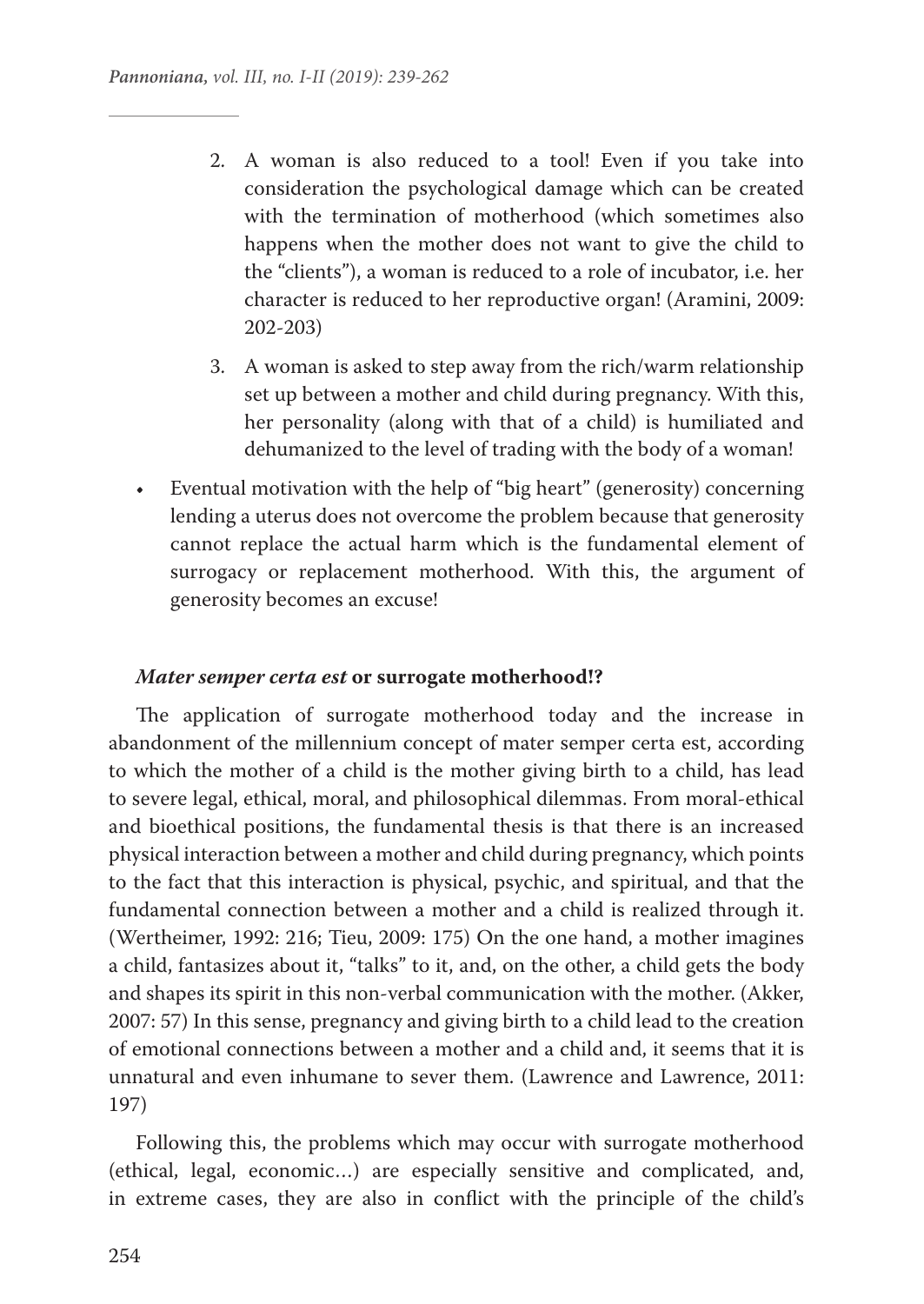best interest. From there, the bioethical estimation of surrogate motherhood primarily depends on "the motives based on which people decide on this type of motherhood and then the conditions, as well as how it is realized by way of (not)respecting legal and agreed upon commitments and the commercialization of human life. The moral rating, however, greatly depends on (dis)respecting human birth and the heteronomous disturbance of marital unity". (Radan et al., 2015: 49)

However, on the other hand, for some parents, surrogate motherhood is the only possible way to have a child genetically connected to them, which is the most crucial goal in their lives. In this context, should surrogate motherhood be permitted only in cases which are medically justified, while all other motives (aesthetic, professional…) should be treated as morally unacceptable and not be permitted? Namely, in these cases it is very important – in life situations in which there are the most diverse personal and group interests – to precisely determine which/whose interests should be protected and justified. Which interest will be protected will depend on many circumstances, among others, the ethical and bioethical aspects, as well as social acceptability, ending with the factor of dependence on the development of reproductive medicine.

## **References**

- *1. A comparative study on the regime of surrogacy in EU Member states* (2013) Directorate general for internal policies, European Parliament.
- 2. Агамбен, Џ. (2014) *Homo Sacer* Суверената моќ *и* голиот живот. Скопје: Сигмапрес.
- 3. Ammer, C. (2009) *Encyclopedia of Women's Health*. New York: Facts on File.
- 4. Anderson, E. S. (2000) Why Commercial Surrogate Motherhood Unethically Commodifies Women and Children, *Health Care Analysis*, vol. 8, no. 1.
- 5. Aramini, M. (2009) *Uvod u bioetiku.* Zagreb: Kršćanska sadašnjost.
- 6. Assisted Human Reproduction Act, 2004 S.C., ch 2, 87 (Can)
- 7. Atkin, B. (ed.) (2011) *The International Survey of Family Law*. Bristol: Jordan Publishing Limited.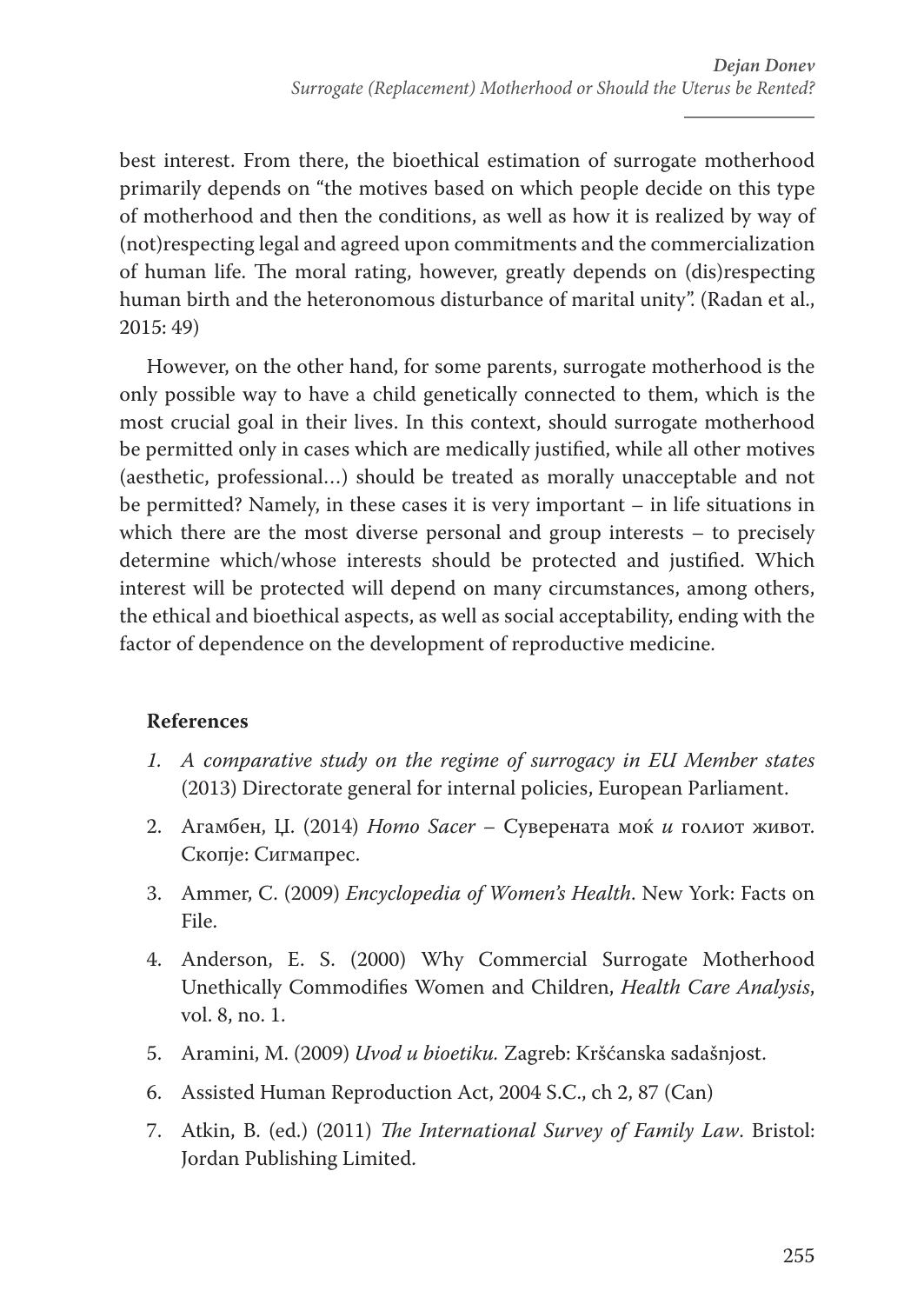- 8. Bergmann, S. (2014) Fertility Tourism: Circumventive Routes that Enable Access to Reproductive Technologies and Substances, *Signs*, vol. 40, no. 1.
- 9. Berić, B. (1992) *Uvod u osnove seksualnosti* čoveka *i planiranje porodice*. Novi Sad: Dobra Vest, Medicinski fakultet.
- 10. Brand, U., Wissen, M. (2017) *Imperiale Lebensweise. Zur Ausbeutung von Mensch und Natur im globalen Kapitalismus*. Munchen: Climate Partner Klimaneutral Verlag.
- *11. Breeders: A Subclass of Women?*. URL: https://www.imdb.com/title/ tt3524188/ (2019-01-20)
- 12. Бордаш, Б. (2014) О потреби међународног регулисање сурогат материнства: Судска пракса и активности у 2014. In: Зборник радова Правног факултета *у* Новом Саду. Нови Сад: Правни факултет.
- 13. Ciccarelli, Janice B., Linda J. Beckman. "Navigating Rough Waters: An Overview of Psychological Aspects of Surrogacy", *Journal of Social Issues*, vol. 61, no. 1, 2005.
- 14. Dean, S., Cheer, L., Mills, D. (2014) 'I will take care of Gammy on my own:' Thai surrogate mother says she will take care of the critically-ill Down's syndrome baby as fundraising for his medical care tops \$122,000", *Mail Online*. URL: https://archive.is/20140802084554/ (2014-08-02), kao i na URL: http://www.dailymail.co.uk/news/article -2712562/Australiancouple-abandon-six-month-old-Down-syndrome-baby-poverty-Thaisurrogate-mother-healthy-twin-sister.html (2019-02-05)
- 15. Edelmann, R. (2004) Surrogacy: the psychological issues. *Journal of Reproductive and Infant Psychology*, vol. 22, no. 1.
- 16. Edwards, R. G., Steptoe, P. C. (1980) *A Matter of Life: The Story of a Medical Brakethrough*. London: Hutchinson.
- 17. Edwards, R., Steptoe, P. (1981) *Dijete iz epruvete*. Zagreb: August Cesarec.
- 18. Fabre, C. (2013) Surrogacy. In: *LaFollette, H., ed. International Encyclopedia of Ethics*. Malden: Wiley-Blackwell.
- 19. Feyerabend, E. (2010) Donirano trgovano zamenjeno. Intervju o globalizaciji pojedinačnih tržišta. In: *iz3w 321*.
- 20. Foucault, M. (1994) *The Order of Things. An Archaeology of the Human*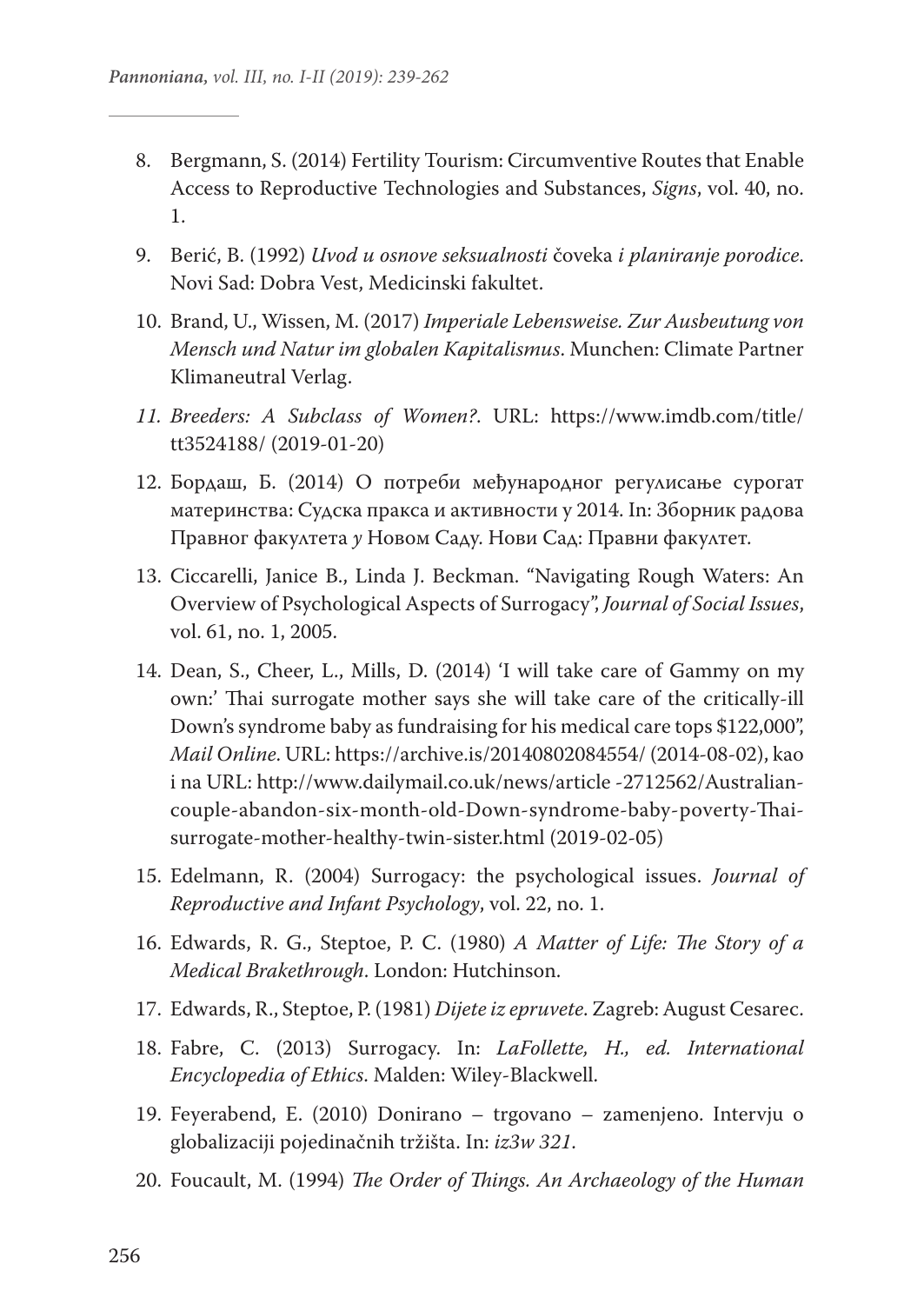*Science*. New York: Vintage Books Limited.

- *21. French Law Concerning Medically Assisted Reproduction*. 1843, 1845, 1996.
- 22. Фуко, М. (2017) Безбедност*,* територија*,* население*.* Скопје: Фондација Отворено општество.
- 23. Gehring, P. (2006) *Was ist Biomacht? Vom zweifelhaften Mehrwert des Lebens*. Frankfurt am Main: Campus Verlag.
- 24. Ginsburg, F., Rapp, R. (eds.) (1995) *Conceiving the New World Order*. Berkley.
- 25. Head, J. (2018) 'Baby factory' mystery: Thailand's surrogacy saga reaches uneasy end. *BBC News*. URL: https://www.bbc.com/news/worldasia-43169974 (2019-02-05).
- 26. Hochschild, A. (2012) The Back Stage of Global Free Market Наnnies and Surrogates. In: *Hans-Georg Soeffner, Transnationale Vergesellschaftungen*. Wiesbaden: Springer VS, Wiesbaden.
- *27. Human Fertilisation and Embryology Act* (2008). URL: https://www. legislation.gov.uk/ukpga/2008/22/ contents (2019-02-05)
- 28. Ignasi, (2018) A true act of love: becoming a Surrogate Mother for your sister. *Sensible Surrogacy*. URL: https://www.sensiblesurrogacy.com/ becoming-a-surrogate-mother-for-your-sister/ (2019-02-05)
- 29. Игновска, Е. et al. (2016) Новите репродуктивни технологии *и*  правото. Скопје: УКИМ.
- *30. In re Baby M, 537 A.2d 1227, 109 N.J. 396 (N.J. 02/03/1988)*. URL: https:// law.justia.com/cases/new-jersey/supreme-court/1988/109-n-j-396-1. html (2019-02-01).
- *31. In re Baby M, 537 A 2d 1227,1249*. URL: https://scholarship.law.umn. edu/cgi/viewcontent. cgi?article=1347&context=lawineq (2019-02-03)
- *32. Intended parents: All you need to know about completing a surrogacy in India*. URL: https://surrogate.com/intended-parents/internationalsurrogacy/surrogacy-in-india/ (2019-02-04)
- 33. International Federation of Fertility Societies Surveillance 07, 87 Fertility and Sterility S8, S12, 2007.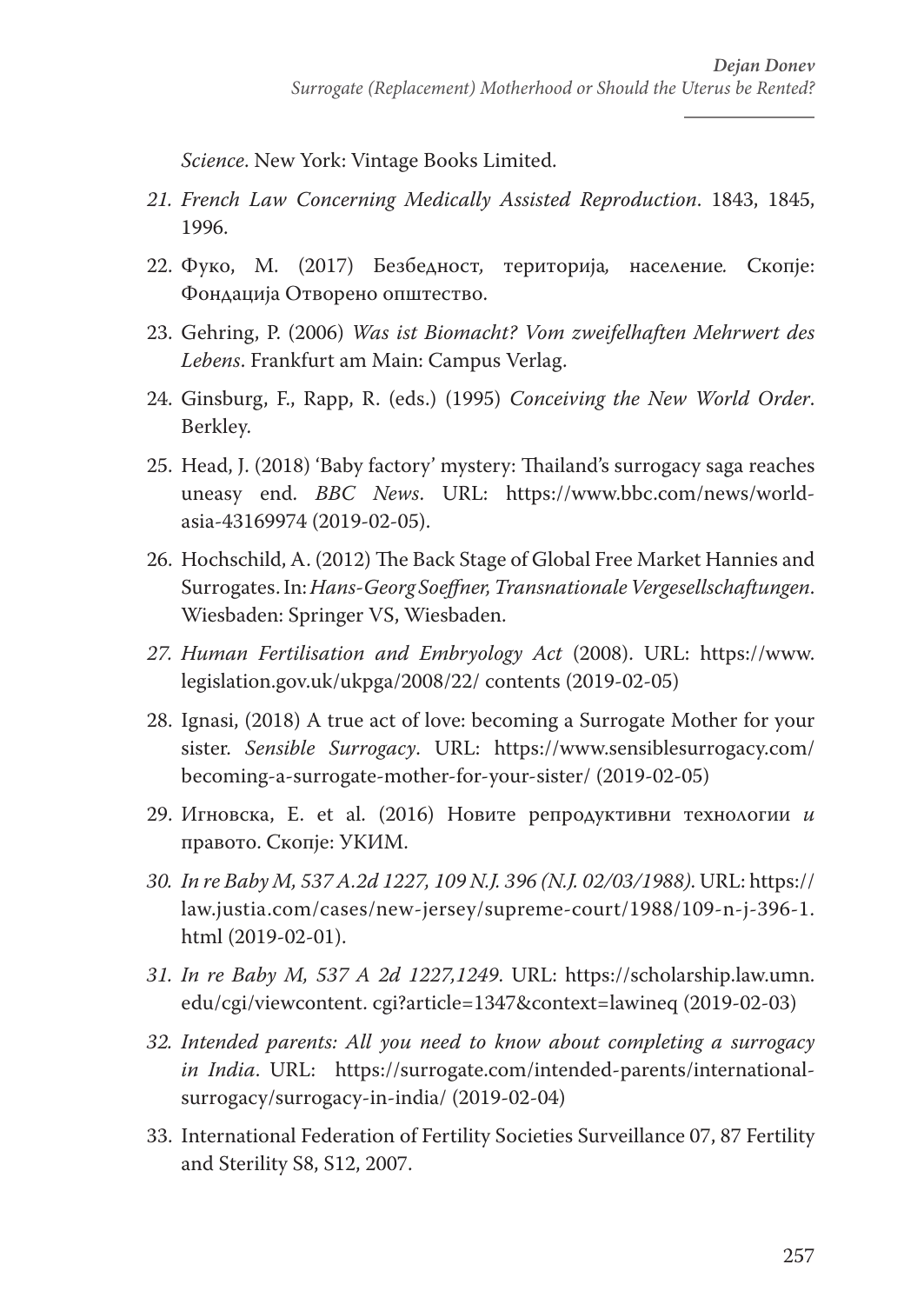- 34. Katz, N. (2010) *Elton John's Baby: Whose Sperm is It?*. *CBS News*. URL: https://www.cbsnews.com/news/elton-johns-baby-whose-sperm-is-it/ (2019-02-05)
- 35. Ким Кардашијан очекува четврто дете*,* второ од сурогат мајка (2019). Слободен печат, 03/01/2019. URL: https://www.slobodenpecat. mk/scena/kim-kardashijan-ochekuva-chetvrto-dete-vtoro-od-surogatmajka/ (2019-02-05)
- 36. Stanić, K. G. (2001) Porodično-pravni aspekti surogat materinstva. *Pravni život,* vol. I-CLXXXIII, no. 3.
- 37. Pele, K. K. (2014) *Vantelesna oplodnja Rodne i drustvene kontroverze*. Novi Sad: Zavod za ravnopravnost polova & ACIMSI Centar za rodne studije Univerziteta u Novom Sadu.
- 38. Krimmel, H. T. (1983) The Case against Surrogate parenting. *Hasting Center Report,* vol. 13, no. 5.
- 39. Krivak, M. (2008) *BIOPOLITIKA-Nova politička filozofija*. Zagreb: AntiBarbarus.
- 40. LaFollette, H. (ed.) (2013) *International Encyclopedia of Ethics*. Malden: Wiley-Blackwell.
- 41. Laufer-Ukeles, P. (2013) Mothering for Money: Regulating Commercial Intimacy. *Indiana Law Journal*, vol. 88.
- 42. Law 40/2004, Gazz Uff. no. 45, Feb. 19, 2004.
- 43. Lawrence, R. A., Lawrence, R. M. (2011) *Breastfeeding: A guide for the medical profession*. Missouri: Elsevier Mosby.
- 44. Lee, R. G., Morgan, D. (2001) *Human Fertilization and Embriology: Regulating the Reproductive Revolution*. London: Blackstone Press Limited.
- 45. Lin, О. (2004) Rehabilitating Bioethics: Recontextualizing in vitro Fertilization Outside Contractual Autonomy. *Duke Law Journal*, vol. 54, no. 2.
- 46. Miles, L. (2015) "I was the surrogate for my mother's baby". *Friday*, 13/03/2015. URL: https://fridaymagazine.ae/life-culture/-i-was-thesurrogate-for-my-mother-s-bab-1.1469947 (2019-02-05).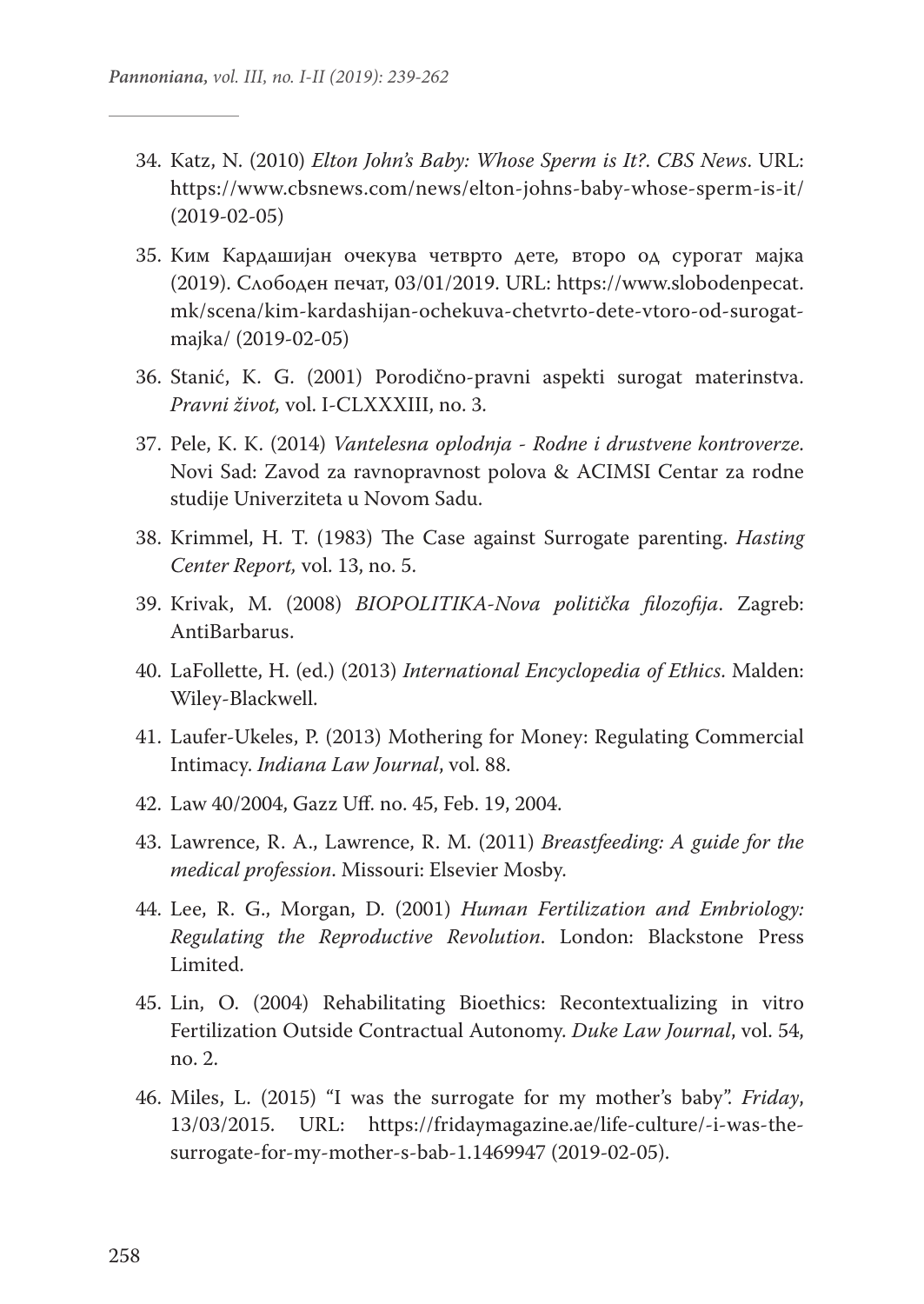- 47. Millbank, J. (2011) The New Surrogacy Parentage Laws in Australia: Cautious Regulation or "25 Brick Walls"?. *Melbourne University Law Review*, vol. 35.
- 48. Pande, A. (2014) *Wombs in Labour. Transnational Commercial Surrogacy in India*. New York: Columbia University Press.
- 49. Petchesky, R. (1995) The body as property: A feminist revision. In: Ginsburg, F., Rapp, R. (eds.) *Conceiving the New World Order,* Berkley.
- 50. Priest, J. A. (1985) The Report of the Warnock Committee on Human Fertilisation and Embryology. *The Modern Law Review*, vol. 48, no. 1. URL: https://embryo.asu.edu/pages/report-committee-inquiry-humanfertilisation-and-embryology-1984-mary-warnock-and-committee (2019-02-05)
- 51. Radan, M. et al. (2015) Bioetička kompleksnost problematike zamjenskoga majčinstva. *Diacovensia*, vol. 23, no. 1.
- 52. Radan, M. (2018) *Zamjensko majčinstvo Bioeticka prosudba*. Zagreb: Centar za bioetiku, Filozofsko-teološki institut Družbe Isusove.
- 53. Radivojević, B. (2018) Prva beba iz epruvete slavi 40. Rođendan. Вечерње новости *Online*, 25/07/2018. URL: http://www.novosti.rs/vesti/ planeta.299.html:740285-Prva-beba-iz-epruvete-slavi-40-rođendan (2019-02-01)
- 54. Rajan, K. S. (2006) *Biocapital: The Constitution of Postgenomic Life*. Durham NC: Duke University Press Books.
- 55. Rudrappa, S. (2012) India's Reproductive Assembly Line. *Contexts*, 19/05/2012. URL: http://contexts.org/articles/spring-2012/indiasreproductive-assembly-line (2019-02-01)
- 56. Sandel, M. J. (2007) *The case against perfection: ethics in the age of genetic engineering*. Cambridge: Harvard University Press.
- 57. Sanger, C. (2007) Developing Markets in Baby-Making: In the Matter of Baby M. *Harvard Journal of Law & Gender*, vol. 30, no. 67.
- 58. Selby, J. (2017) 22 celebrities you didn't know used surrogates. *Glamour*, 27/09/2017. URL: https://www.glamourmagazine.co.uk/gallery/ celebrities-who-have-had-surrogate-babies-1 (2019-02-05)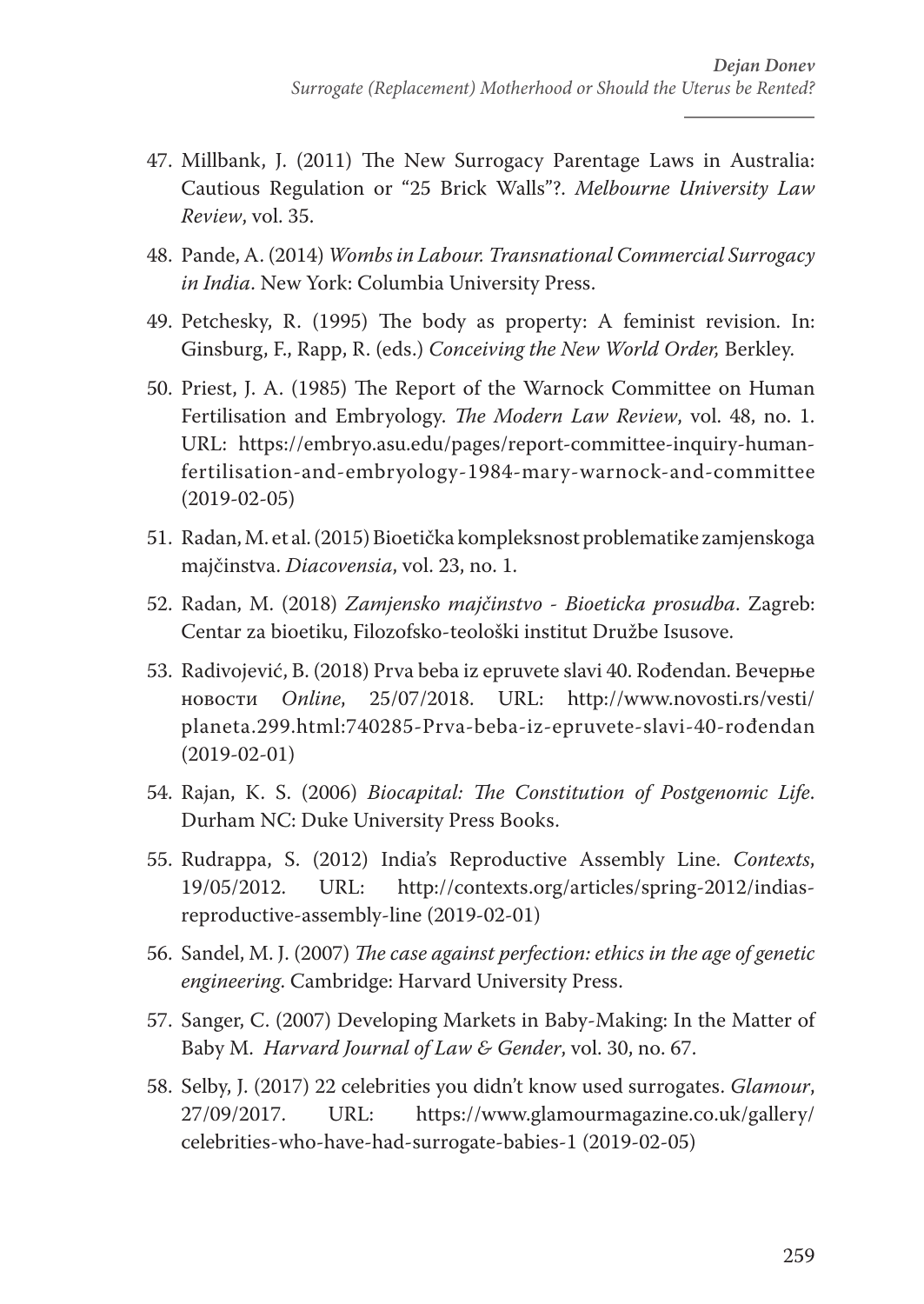- 59. Sera, J. M. (1997) Surrogacy and Prostitution: a Comparative Analysis. *Journal of Gender & the Law*, vol. 5.
- 60. Sloterdajk, P. (2000) Pravila za ljudski park. *R.E.Č.* 57.3, 2000. URL: http:// www.b92.net/casopis\_rec/57.3/pdf/18.pdf (2019-02-01)
- 61. Spar, D. L. (2005) For Love and Money: The Political Economy of Commercial Surrogacy. *Review of International Policical Economy*, vol. 12, no.2.
- 62. Stark, E. (2008) Born to no Mother. In Re Roberto D.B. and Equal Protection for Gestational Surrogates Rebutting Maternity. *American University Journal of Gender, Social Policy and Law*, vol.16, no. 2., p. 283- 310.
- *63. Surrogacy By Country* (2019). URL: https://www.familiesthrusurrogacy. com/surrogacy-by-country/ (2019-02-05)
- 64. Temman, E. (2008) The social construction of surrogacy research: An anthropological critique of the psychosocial scholarship on surrogate motherhood. *Social Science & Medicine*, vol. 67, no. 7.
- 65. The Warnock Committee (1984) *British Medical Journal*, Vol. 289. URL: https://www.ncbi.nlm.nih.gov/pmc/articles/PMC1442316/pdf/ bmjcred00512-0032.pdf (2019-02-05)
- 66. Tieu, M. M. (2009) Altruistic Surrogacy: The Necessary Objectification of Surrogate Mothers. *Journal of Medical Ethics*, vol. 35, no. 3.
- 67. UK woman is surrogate mum for daughter. *Bio News*, 03.10.2005. URL: https://www.bionews.org.uk/page\_89831 (2019-02-05)
- 68. Van den Akker, O. B. A. (2007) Psychological Aspects of Surrogate Motherhood. *Human Reproduction Update*, vol. 13, Issue 1.
- 69. Veilleux, D. R. (1989) Annotation, Validity and Construction of Surrogate Parenting Agreement, 77 A.L.R. 4th 70. *American Law Reports*. URL: https://readingroom.law.gsu.edu/cgi/viewcontent.cgi?article=1060& context=lib\_student (2019-02-05)
- 70. Vora, K. (2013) Potential, Risk, and Return in Transnational Indian Gestational Surrogacy. *Anthropology,* vol 54, no. 7.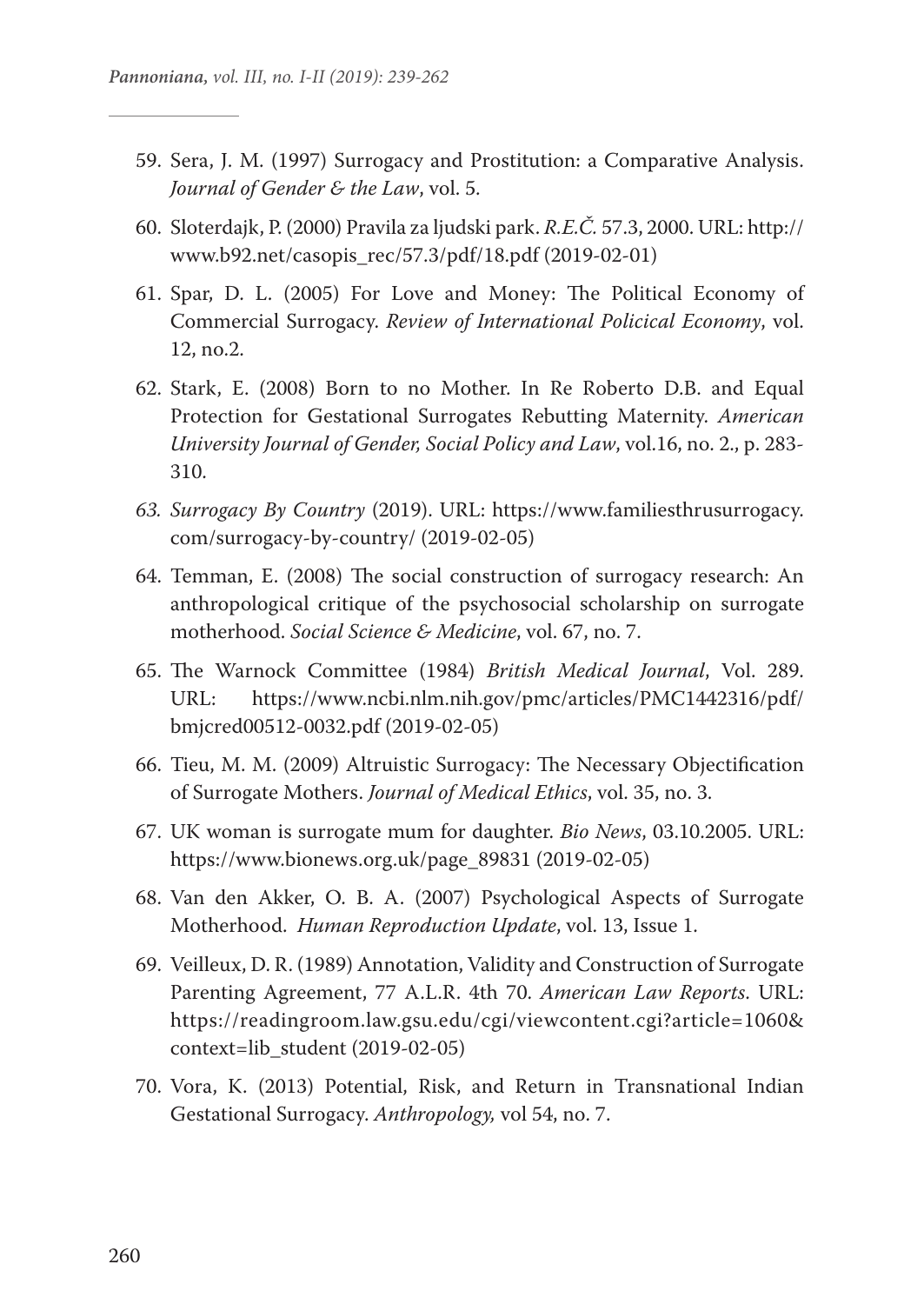- 71. Welstead, M. (2011) Child is My Child: This Child is Your Child; This Child was made for You and Me – Surrogacy in England and Wales. In: Atkin, B. (ed.). *The International Survey of Family Law*. Bristol: Jordan Publishing Limited.
- 72. Wertheimer, A. (1992) Two Questions About Surrogacy and Exploatation. *Philosophy and Public Affairs*, vol. 21, no. 3.
- 73. Wichterich, C. (2015) *Seksualna i reproduktivna prava*. Beograd: Heinrich Boll Stiftung.
- 74. Woman in India 'has twins at 70'. *BBC News*, 05.07.2008. URL: http:// news.bbc.co.uk/2/hi/7491782.stm (2019-01-03)
- 75. Warnock Report of the Committee of Inquiry into Human Fertilisation and Embryology 1984. URL: https://www.bioeticacs.org/iceb/ documentos/Warnock Report of the Committee of Inquiry into Human\_Fertilisation\_and\_Embryology\_1984.pdf (2019-02-05)